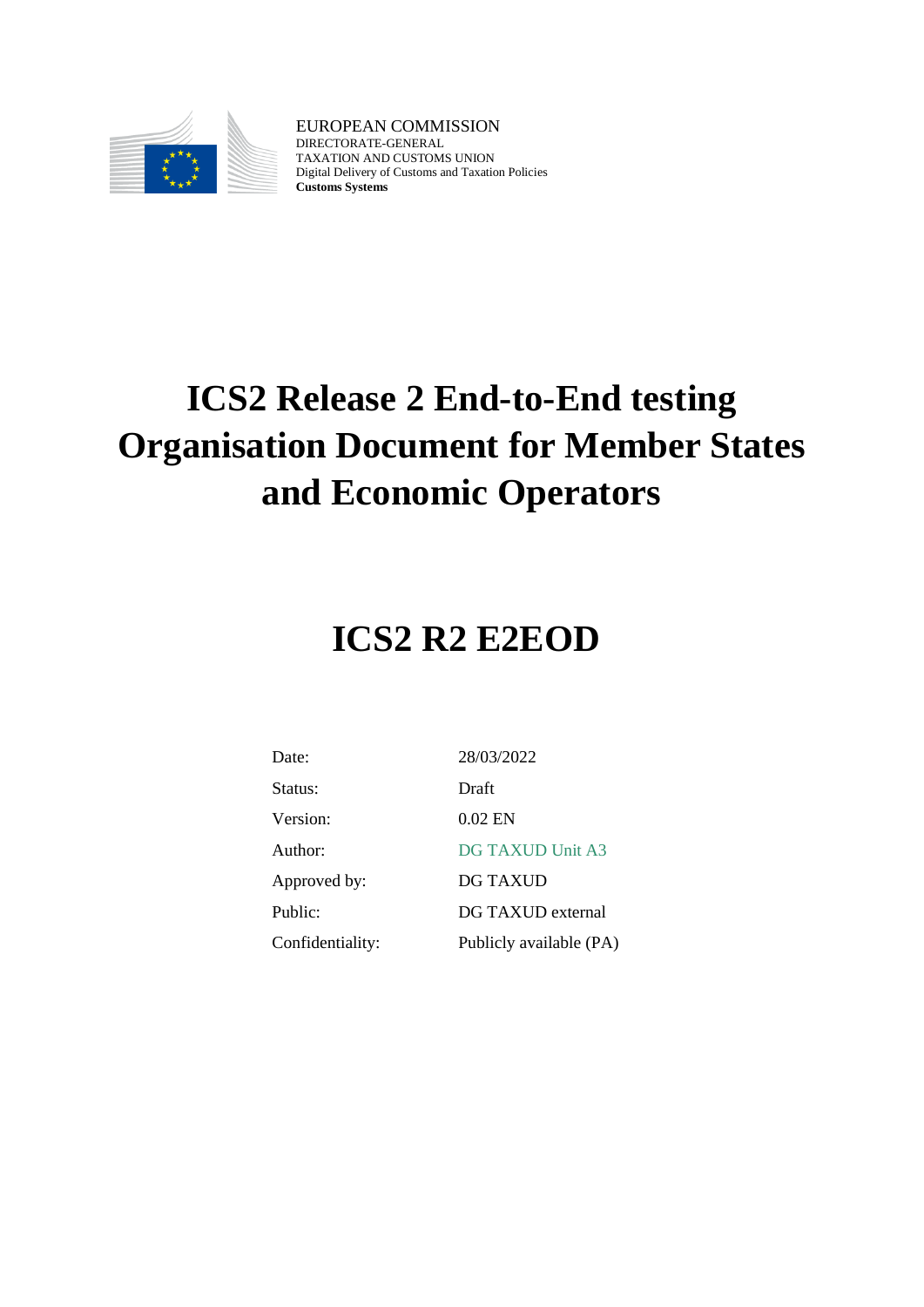# **Document control information**

| <b>Property</b>                 | <b>Value</b>                                               |
|---------------------------------|------------------------------------------------------------|
| <b>Title</b>                    | ICS2 Release 2 End-to-End Organisation Document for Member |
|                                 | <b>States and Economic Operators</b>                       |
| <b>Subtitle</b>                 | <b>ICS2 R2 E2EOD</b>                                       |
| <b>Author</b>                   | DG TAXUD Unit A3                                           |
| <b>Project owner</b>            | DG TAXUD Unit A3                                           |
| <b>Solution provider</b>        | DG TAXUD Unit B3 Customs Systems                           |
| <b>DG TAXUD Project Manager</b> | DG TAXUD Unit A3.003                                       |
| <b>Version</b>                  | $0.02$ EN                                                  |
| <b>Confidentiality</b>          | Publicly available (PA)                                    |
| Date                            | 28/03/2022                                                 |

# **Document history**

The document author is authorised to make the following types of changes to the document without requiring that the document be re-approved:

- Editorial, formatting, and spelling;
- Clarification.
- To request a change to this document, contact the document author or project owner.

Changes to this document are summarised in the table in reverse chronological order (latest version first).

| <b>Version</b> Date |            | <b>Created by</b> | <b>Description</b>            |
|---------------------|------------|-------------------|-------------------------------|
| 0.02                | 28/03/2022 | DG TAXUD          | Version after internal review |
| 0.01                | 01/02/2022 | <b>DG TAXUD</b>   | First Draft                   |

<sup>1</sup> Action: I=Insert R=Replace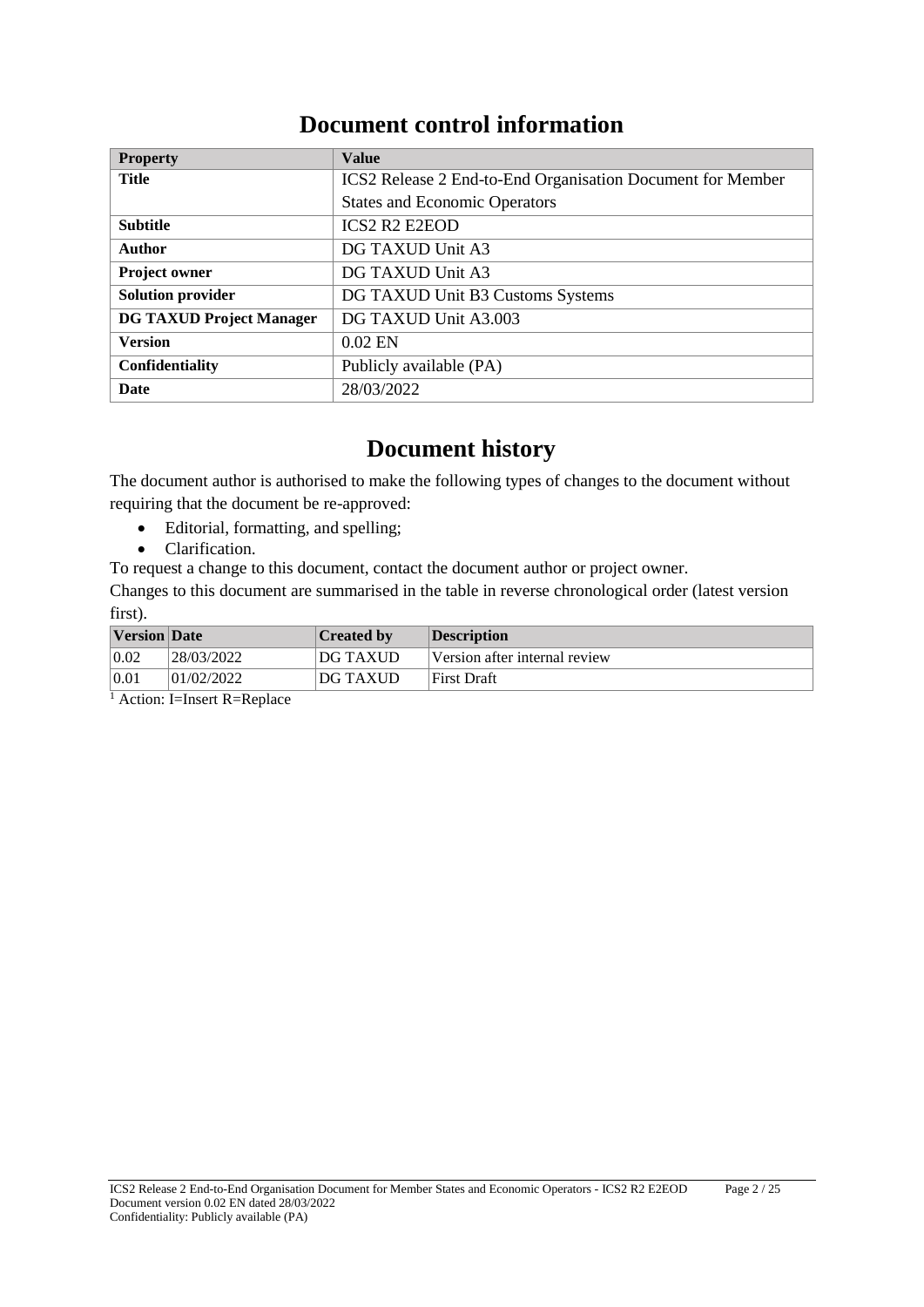# **Table of contents**

| 1.                 |                                                                                    |  |
|--------------------|------------------------------------------------------------------------------------|--|
| 1.1.               |                                                                                    |  |
| 1.2.               |                                                                                    |  |
| 1.3.               |                                                                                    |  |
| 1.4.               |                                                                                    |  |
| 1.5.               |                                                                                    |  |
| 1.6.               |                                                                                    |  |
| 1.7.               |                                                                                    |  |
|                    |                                                                                    |  |
| 2.                 |                                                                                    |  |
| 2.1.               |                                                                                    |  |
| 2.2.               |                                                                                    |  |
| 2.3.               |                                                                                    |  |
| 3.                 |                                                                                    |  |
|                    | 3.1.                                                                               |  |
|                    | 3.2.                                                                               |  |
| $\boldsymbol{4}$ . |                                                                                    |  |
| 4.1.               |                                                                                    |  |
|                    |                                                                                    |  |
|                    |                                                                                    |  |
|                    |                                                                                    |  |
|                    |                                                                                    |  |
|                    |                                                                                    |  |
|                    |                                                                                    |  |
| 4.2.               |                                                                                    |  |
| 4.3.               |                                                                                    |  |
| 4.4.               |                                                                                    |  |
|                    |                                                                                    |  |
|                    |                                                                                    |  |
| 4.5.               |                                                                                    |  |
| 4.6.               |                                                                                    |  |
| 4.7.               |                                                                                    |  |
| 4.8.               |                                                                                    |  |
| 5.                 |                                                                                    |  |
| 5.1.               |                                                                                    |  |
| 5.2.               |                                                                                    |  |
| 6.                 |                                                                                    |  |
| 7.                 |                                                                                    |  |
| 8.                 |                                                                                    |  |
| 8.1.               |                                                                                    |  |
| 8.2.               |                                                                                    |  |
| 8.3.               | Annex C: Important information on the efficient use of SYNERGIA ESS for the CT  23 |  |
| 8.4.               |                                                                                    |  |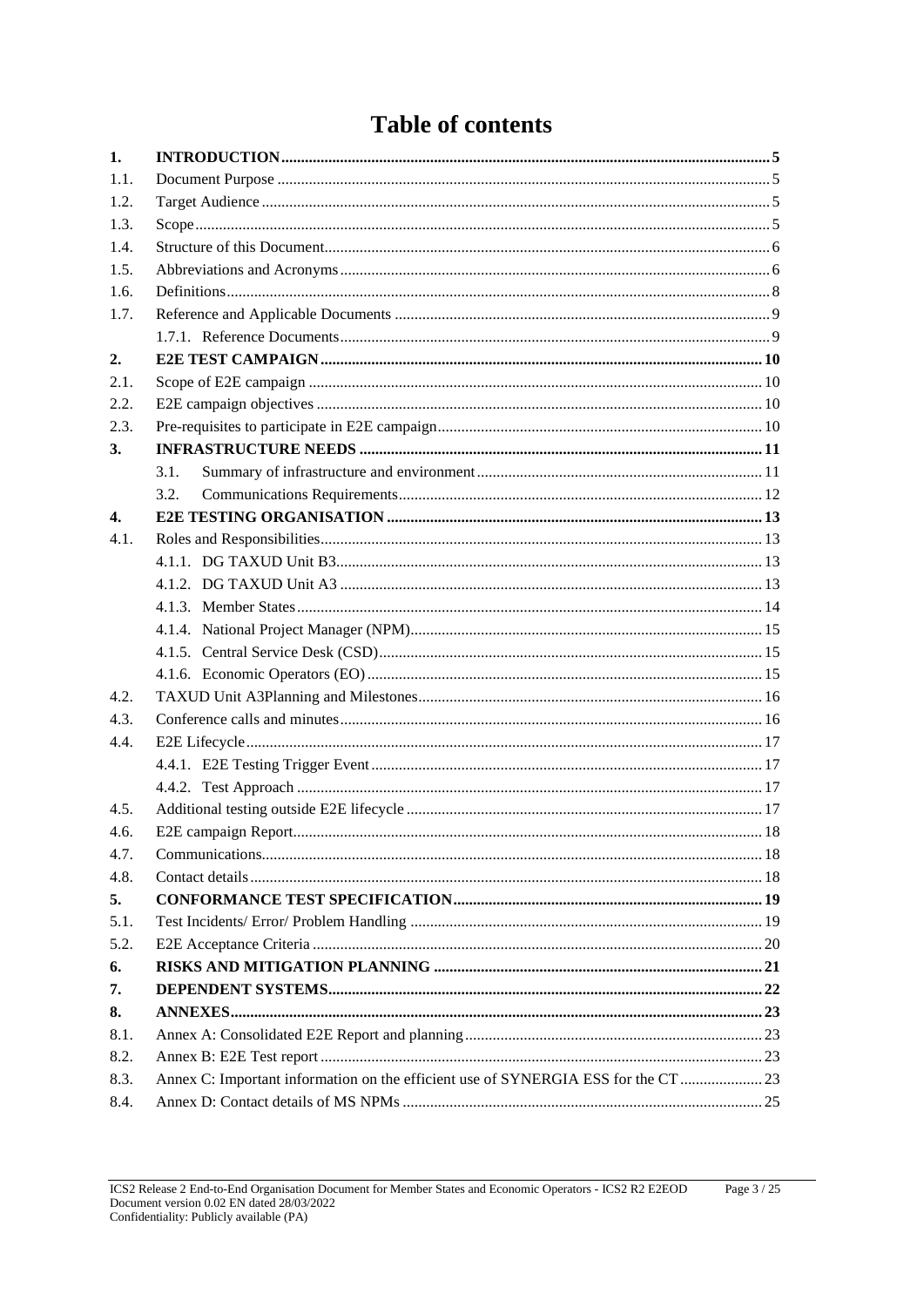# **List of tables**

# **List of figures**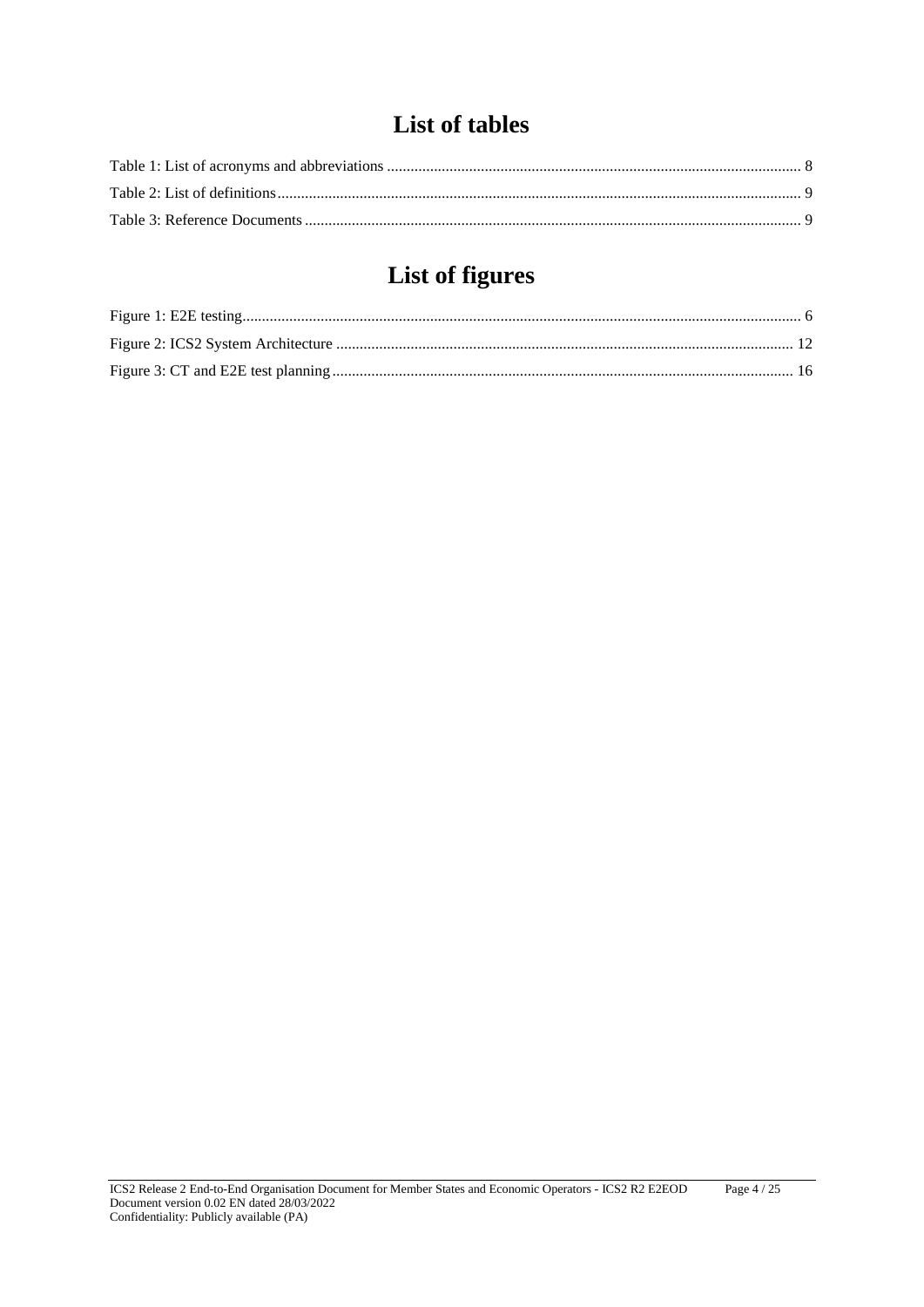# **1. INTRODUCTION**

### **1.1. DOCUMENT PURPOSE**

This document (ICS2-R2-E2EOD) defines the End-to-End (E2E) testing procedure for ICS2 Release 2, that will be used by the Member States (MSs), DG TAXUD and its contractors, and by the Economic Operators within the scope of the ICS2 system for Release 2.

The main purpose of this ICS2-R2-E2EOD is to set up practical arrangements regarding E2E campaign for ICS2 Release 2 – its scope, activities, roles and responsibilities, communication, planning and reporting activities to be performed by MSs and EOs.

# **1.2. TARGET AUDIENCE**

The ICS2-R2-E2EOD is intended to be used by any person in the MSs, the EOs, and DG TAXUD (including their contractors) involved in:

- The planning, organisation and co-ordination of the E2E testing activities for ICS2 system for Release 2;
- Implementing and configuring the ICS2 E2E test environment by the relevant DG TAXUD units, their contractors in conjunction with the respective MSs;
- Executing the ICS2 Release 2 E2E test campaign with MSs, EOs, and relevant DG TAXUD units.

# **1.3. SCOPE**

This E2EOD is used to plan practical arrangements regarding the E2E campaign with MSs and EOs. ICS2 system Release 2 E2E campaign aims to test all core ICS2 components, such as overall compliance of EOs systems with the Harmonised Trader Interface (HTI), and National Entry Systems (NES) with the Common Repository (CR), and the ability to test the scenarios specified in the E2E Release 2 Test Scenarios [RD04] and [RD05] documents. This document is owned and controlled by DG TAXUD. It is a document, presented to the MSs to facilitate collaboration during the E2E campaign for ICS2 Release 2.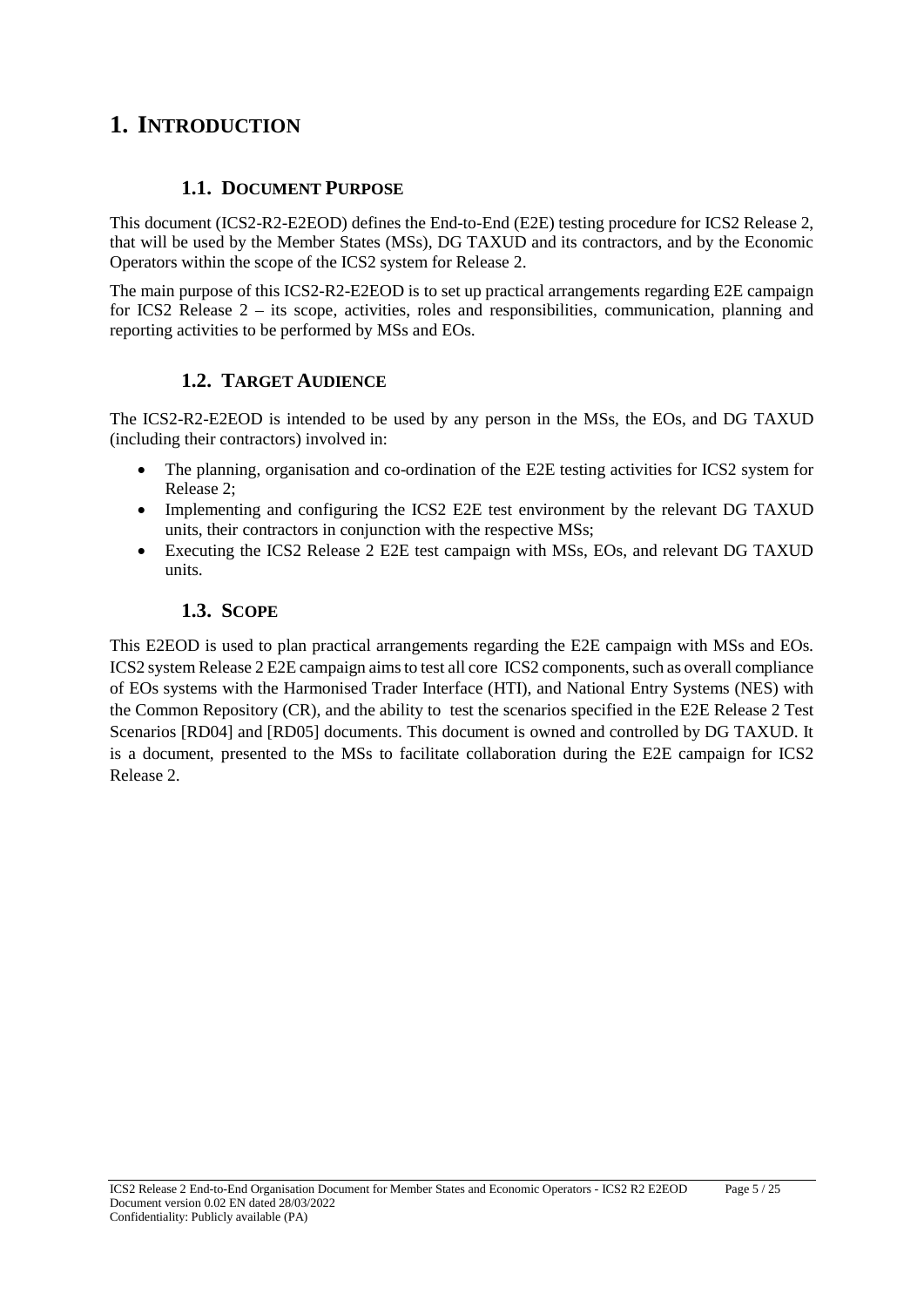

**Figure 1: E2E testing**

# **1.4. STRUCTURE OF THIS DOCUMENT**

This document is structured as follows:

- Chapter 1: An introduction, presenting the content of the document, the references (glossary of terms, acronyms, reference and applicable documents) and the terminology;
- Chapter 2: The description on how the E2E campaign for ICS2 Release 2 is going to be organised;
- Chapter 3: The description of the infrastructure;
- Chapter 4: A presentation of the E2E for ICS2 Release 2 testing and planning, its roles and responsibilities, an overview of the testing lifecycle, a testing approach and communication;
- Chapter 5: Briefly summarizes the test validation, error and problem handling, as well as technical conformance criteria for closing the E2E campaign for ICS2 Release 2;
- Chapter 6: Risks and risk mitigation;
- Chapter 7: A list of the Dependent Systems;
- Chapter 8: Annexes including templates.

#### **1.5. ABBREVIATIONS AND ACRONYMS**

A list of acronyms and abbreviations used in this document follows in the table below.

| <b>Abbreviation or</b><br>Acronym | <b>Description</b>               |
|-----------------------------------|----------------------------------|
| AS4                               | <b>Applicability Statement 4</b> |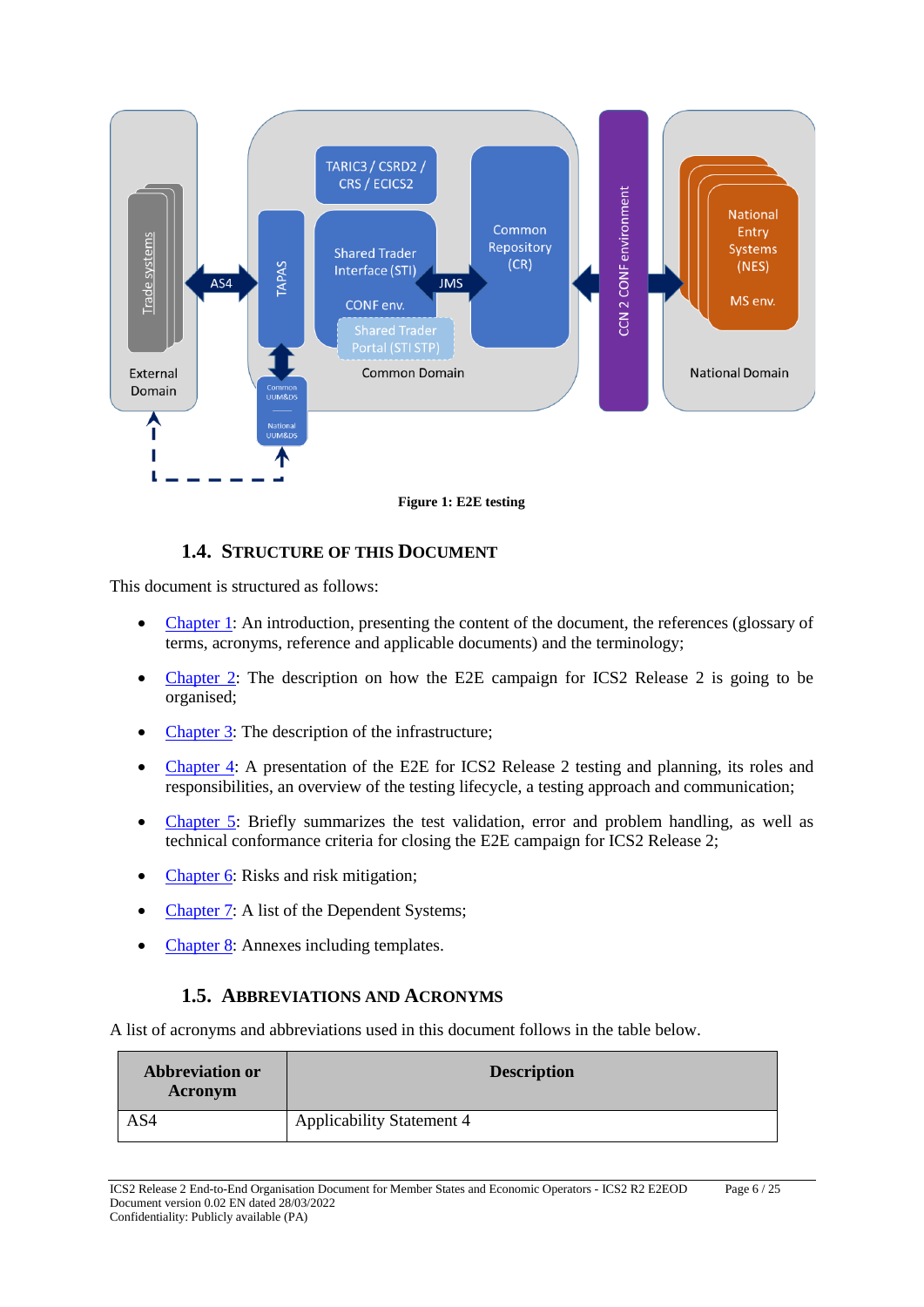| <b>Abbreviation or</b><br><b>Acronym</b> | <b>Description</b>                                                                                                |  |
|------------------------------------------|-------------------------------------------------------------------------------------------------------------------|--|
| CCN <sub>2Ng</sub>                       | <b>Common Communications Network 2 Next Generation</b>                                                            |  |
| <b>CIRCABC</b>                           | Portal of collaborative workspace for partners of the European<br>Institutions                                    |  |
| <b>CSD</b>                               | <b>Central Service Desk</b>                                                                                       |  |
| CS/RD2                                   | Central Services/Reference Data 2                                                                                 |  |
| CR                                       | <b>Common Repository</b>                                                                                          |  |
| <b>CRS</b>                               | <b>Customer Reference Services</b>                                                                                |  |
| <b>CT</b>                                | <b>Conformance Testing</b>                                                                                        |  |
| DDS <sub>2</sub>                         | Data Dissemination System 2                                                                                       |  |
| <b>DG TAXUD</b>                          | Directorate General of Taxation and Customs Union                                                                 |  |
| E2E                                      | End-to-End                                                                                                        |  |
| E <sub>2</sub> EOD                       | End-to-End organisation document                                                                                  |  |
| <b>ECICS</b>                             | European Customs Inventory of Chemical Substances                                                                 |  |
| <b>ENS</b>                               | <b>Entry Summary Declaration</b>                                                                                  |  |
| <b>EO</b>                                | <b>Economic Operator</b>                                                                                          |  |
| <b>EORI</b>                              | Economic Operators Registration and Identification number                                                         |  |
| <b>ESS</b>                               | Employee<br>Self<br><b>SYNERGIA</b><br>Service<br>of<br>SMT)<br>(part<br>(https://itsmtaxud.europa.eu/smt/ess.do) |  |
| <b>HTI</b>                               | <b>Harmonized Trader Interface</b>                                                                                |  |
| ICS <sub>2</sub>                         | Import Control System 2                                                                                           |  |
| <b>IMS</b>                               | <b>Involved Member State</b>                                                                                      |  |
| IT                                       | <b>Information Technology</b>                                                                                     |  |
| <b>ITSM</b>                              | The DG TAXUD contractor responsible for the central operation in<br>ICS <sub>2</sub> .                            |  |
| <b>JMS</b>                               | Java Message Service                                                                                              |  |
| <b>MS</b>                                | <b>Member State</b>                                                                                               |  |
| NA                                       | National Administration                                                                                           |  |
| <b>NES</b>                               | <b>National Entry System</b>                                                                                      |  |
| <b>NPM</b>                               | National Project Manager                                                                                          |  |
| <b>NSD</b>                               | <b>National Service Desk</b>                                                                                      |  |
| <b>OMS</b>                               | <b>Other Member State</b>                                                                                         |  |
| <b>RMS</b>                               | <b>Responsible Member State</b>                                                                                   |  |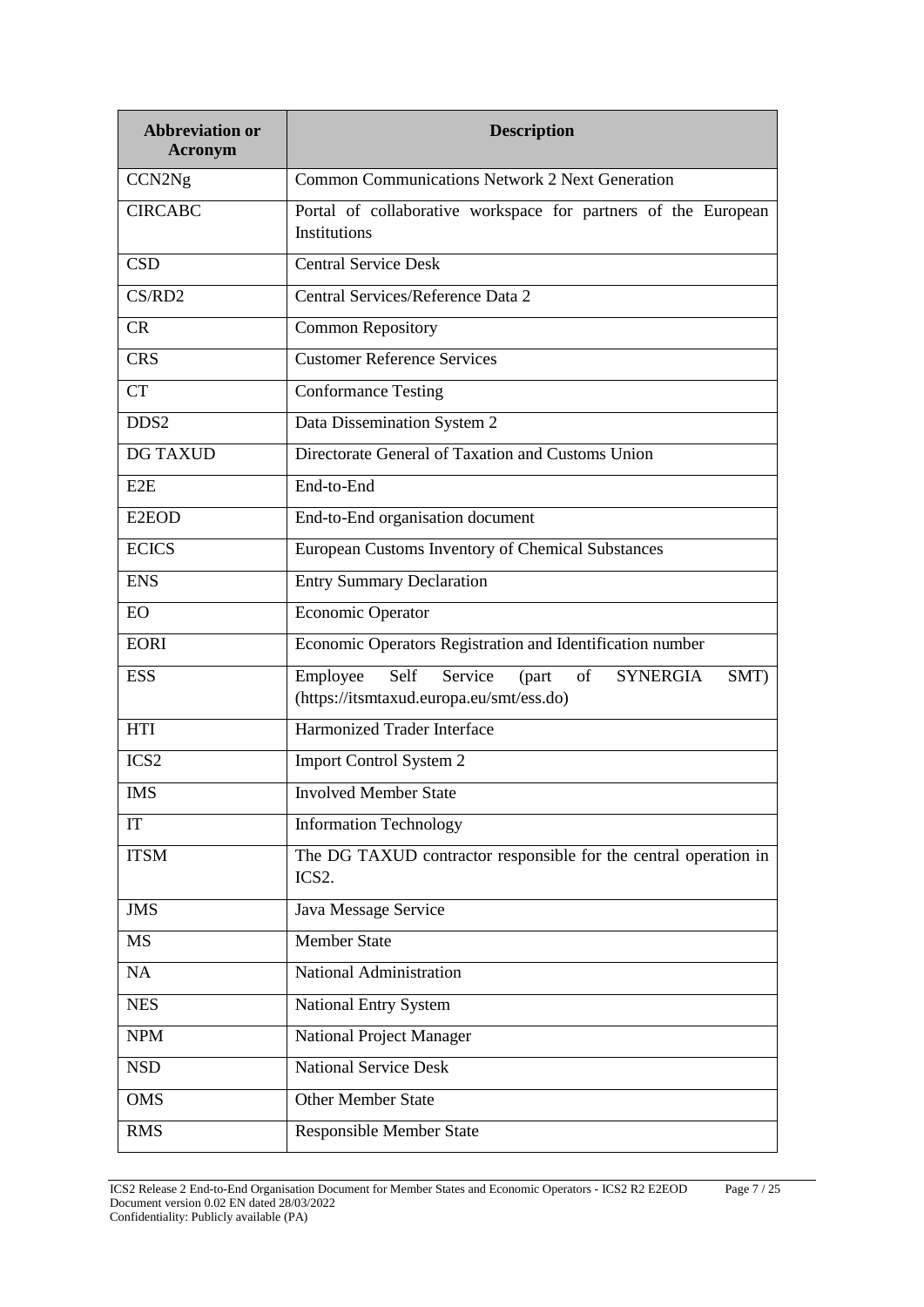| Abbreviation or<br>Acronym | <b>Description</b>                             |
|----------------------------|------------------------------------------------|
| SLA.                       | Service Level Agreement                        |
| <b>SPOC</b>                | Single Point of Contact                        |
| <b>STI</b>                 | <b>Shared Trader Interface</b>                 |
| <b>STP</b>                 | <b>Shared Trader Portal (STI STP)</b>          |
| <b>SYNERGIA SMT</b>        | DG TAXUD Service Desk Management Tool          |
| <b>TARIC</b>               | Tariff Intégré Communautaire                   |
| UUM&DS                     | Uniform User Management and Digital Signatures |

**Table 1: List of acronyms and abbreviations**

| <b>Term</b>                             | <b>Description</b>                                                                                                                                                                                                                                                                                               |
|-----------------------------------------|------------------------------------------------------------------------------------------------------------------------------------------------------------------------------------------------------------------------------------------------------------------------------------------------------------------|
| AS4 access point                        | An AS4 access point is an operational IT component that<br>implements the AS4 specifications for the exchange of<br>information with other AS4 access points, be it a STI or an<br>access point used by an EO.                                                                                                   |
| <b>Conformance Testing</b>              | This testing is done to obtain technical assurance that a NA is<br>ready to enter the trans-European system without risk of<br>disturbing the parties already in operation in the system.                                                                                                                        |
| <b>SOFTDEV</b>                          | The DG TAXUD contractor responsible for the specifications<br>and the development of the Central applications.                                                                                                                                                                                                   |
| End-to-End                              | End-to-End is a testing process used to test whether the flow of<br>a system is performing as designed from start to finish. The<br>purpose of carrying out E2E tests is to identify system<br>dependencies and to ensure that the right information is passed<br>between various system components and systems. |
| <b>ITSM</b>                             | The DG TAXUD contractor responsible for the central<br>operation of trans-European systems. In this current framework<br>it is defined as ITSM3                                                                                                                                                                  |
| <b>Member State</b>                     | All European Union Member states and other countries and<br>territories applying EU customs legislation.                                                                                                                                                                                                         |
| <b>Shared Trader Interface</b><br>(STI) | The STI represents the IT system that will be used by EO to<br>communicate with customs authorities in the context of ICS2.<br>The STI will be developed, hosted and operated by DG<br>TAXUD.                                                                                                                    |
| <b>Test Scenario</b>                    | A logical self-standing sequence of message exchanges to test<br>each specification. This is the exact test that needs to be carried<br>out.                                                                                                                                                                     |

#### **1.6. DEFINITIONS**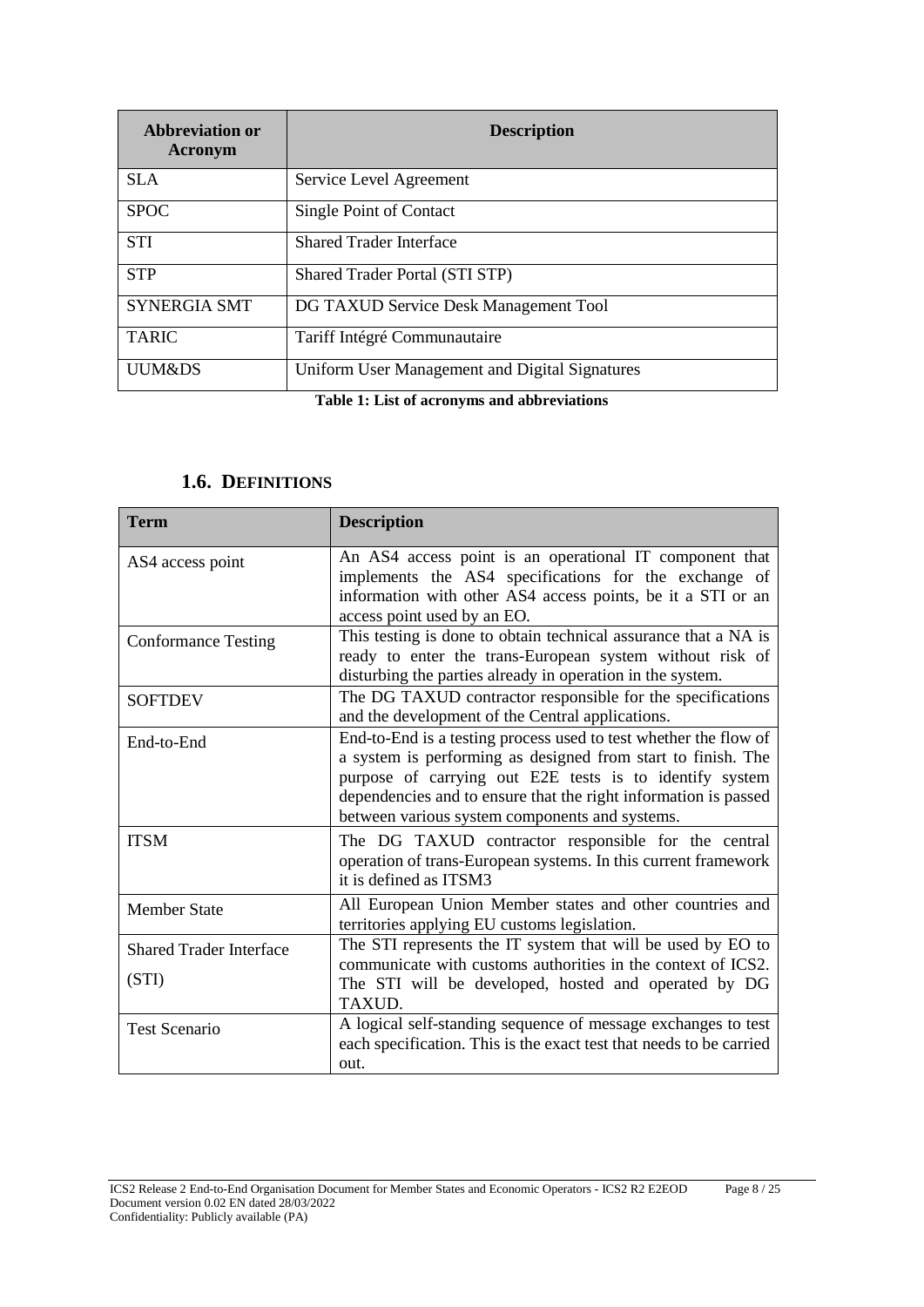| <b>Term</b> | <b>Description</b>                                                                                                                                                                                                                                                                                                                                            |
|-------------|---------------------------------------------------------------------------------------------------------------------------------------------------------------------------------------------------------------------------------------------------------------------------------------------------------------------------------------------------------------|
| UUM&DS      | User Management and Digital Signature System (UUM&DS)<br>implements identity federation between the Commission and all<br>Member States' identity and access management systems for the<br>purposes of providing secure authorised access to the EU<br>Customs electronic systems for EU Economic operators and<br>persons other than the economic operators. |

**Table 2: List of definitions**

A complete list with the ICS2 terminology can be found in ICS2 definitions document which is part of [RD03].

# **1.7. REFERENCE AND APPLICABLE DOCUMENTS**

# **1.7.1. Reference Documents**

This section provides a list of references that were used for the creation of this document. Reference documents are those providing non-binding and supplementary information.

| Id     | <b>Title</b>                                                                             | <b>Reference</b>             | <b>Version</b> |
|--------|------------------------------------------------------------------------------------------|------------------------------|----------------|
| [RD01] | <b>ICS2</b> Design Blueprint                                                             | CD3-ICS2-Design<br>Blueprint | 2.40           |
| [RD02] | <b>ICS2</b> Design Document for National<br>Applications                                 | CD3-ICS2-DDNA                | 4.00           |
| [RD03] | ICS2 Common Functional System<br>Specifications                                          | <b>ICS2 CFSS</b>             | 2.00           |
| [RD04] | ICS2 Release 2 End-to-End Test<br><b>Scenarios for Member States</b>                     | ICS2-R2-E2ETS-MS             | 1.00           |
| [RD05] | <b>ICS2 Release 2 End-to-End Test</b><br>Scenarios for Economic Operators                | ICS2-R2-E2ETS-EO             | 1.00           |
| [RD06] | <b>ICS2 Conformance Test</b><br>Organisation Document for<br>Member States for Release 2 | TES-CTO-ICS2-MS              | 1.60           |

**Table 3: Reference Documents**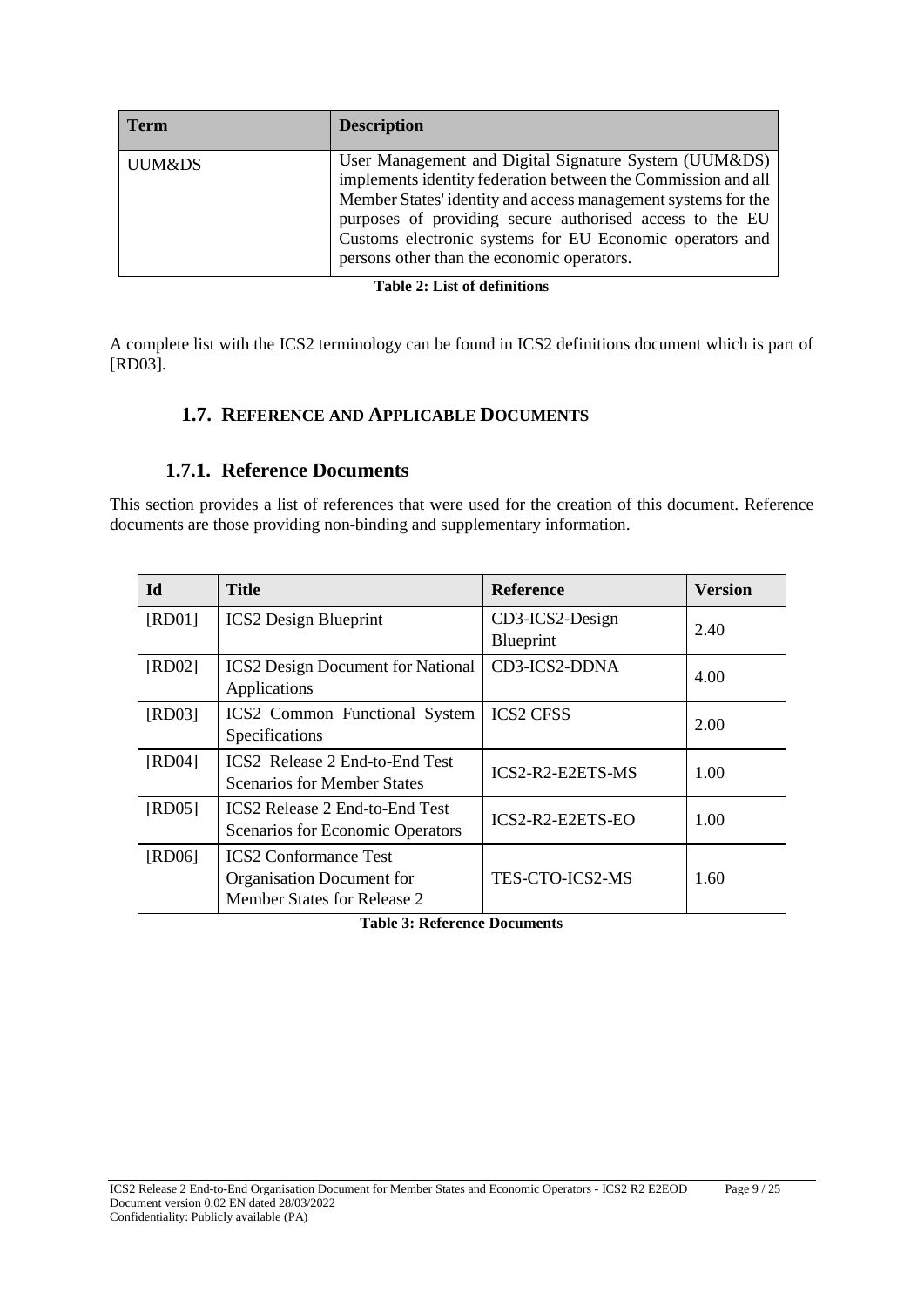# **2. E2E TEST CAMPAIGN**

# **2.1. SCOPE OF E2E CAMPAIGN**

It must be noted, that MS can choose whether to execute the E2E test campaign or not.. However, the execution of the E2E test campaign is strongly recommended, as this will add confidence and assurance to the MSs and EOs before going live on 1st March 2023.

The scope of E2E campaign is to execute the ICS2 business workflow as close as possible to real business operations by:

- creating groups of testing partners involving multiple EOs submitting ENS filings and other messages (e.g. referrals responses, arrival and presentation notifications, etc.), and MSs with their relevant roles (RMS, IMS, OMS, MS of Presentation, MS of Control, etc.), where the main role is designated to the RMS;
- using business accurate data provided by DG TAXUD and MS [RD04] and [RD05];
- all ICS2 components on MS and EO side being involved in testing process (e.g. risk engine, presentation system);
- verifying whether the results are as per the [RD03].

DG TAXUD ICS2 Team will create test data which should be supplemented to EOs participating in E2E campaign.

# **2.2. E2E CAMPAIGN OBJECTIVES**

The objectives of the E2E campaign can be summarised as follow:

- To ensure that a minimum of business processes are executed as per agreement;
- To ensure that MSs' components that need to interact with ICS2 system are receiving and providing the necessary input and output data (e.g. risk analysis requests and their results, presentation, referrals) and data can actually be received from EO;
- To ensure that EOs' components that need to interact with ICS2 system are providing the necessary output data and are able to receive necessary input data on the receiving end (e.g. ENS filing, notifications, responses to referrals) and data can actually be received by MS;
- To ensure that the business accurate data is exchanged between the stakeholders (components) and the quality of data is acceptable and readable;
- To assess the responsiveness of the MSs and EOs with regards to certain events/messages, e.g. referrals.

#### **2.3. PRE-REQUISITES TO PARTICIPATE IN E2E CAMPAIGN**

Each MS willing to participate in E2E:

- is familiar with CT Organisation document for Release 2 [RD06] and procedures and has successfully executed the Conformance Testing;
- has configured CT environment in accordance with the CT Organisation document for Release 2 [RD06];
- is familiar with the E2E Test Scenarios documents [RD04] and [RD05];
- $\bullet$  is willing to take up the role of RMS, which needs to organise the campaign(s) in accordance to an agreed approach with participating partner(s);
- can participate as IMS/OMS if EO in the respective MS is not willing to participate in the E2E campaign.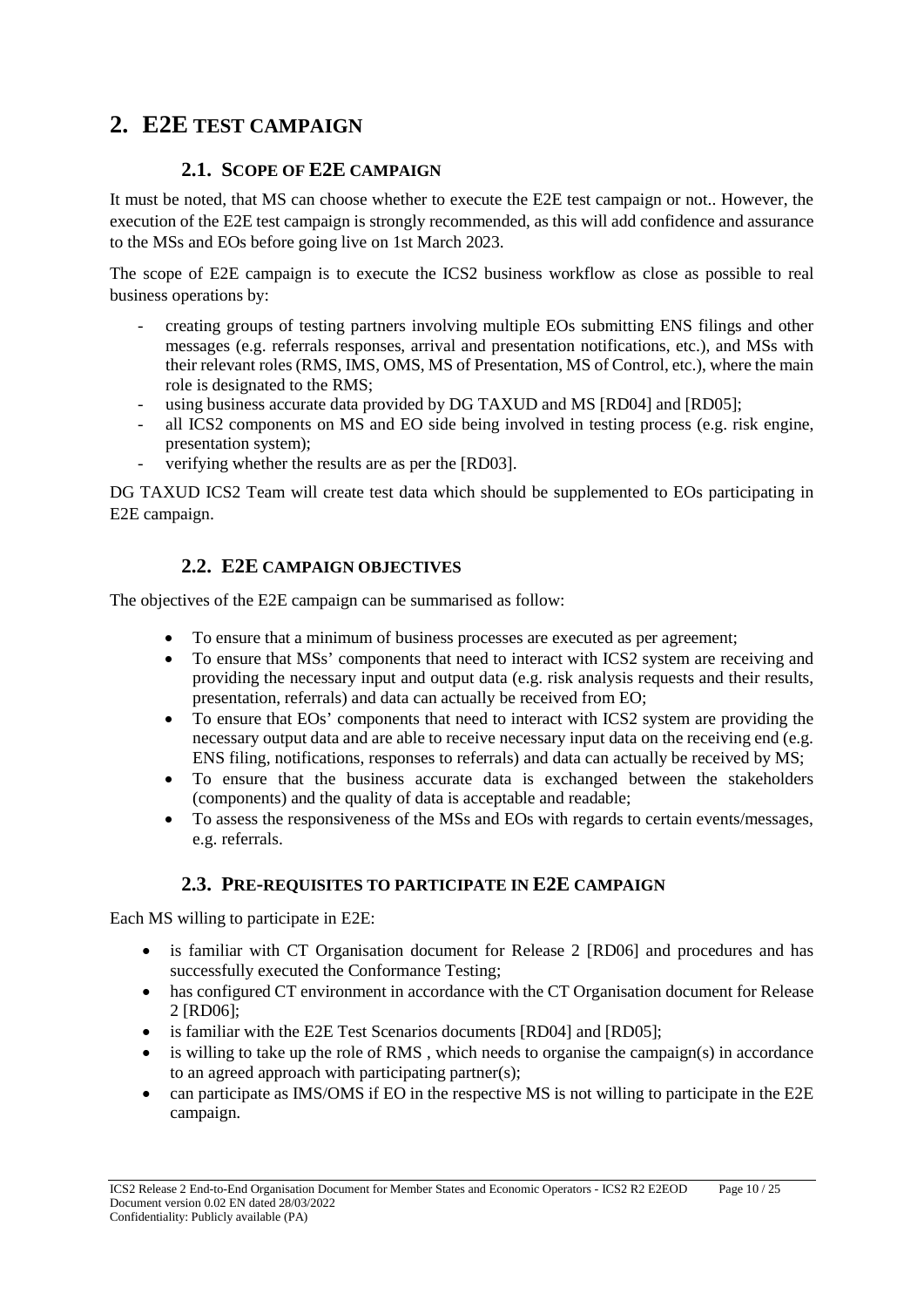# **3. INFRASTRUCTURE NEEDS**

# **3.1. Summary of infrastructure and environment**

The following sections present the necessary elements of the Conformance Environment infrastructure that should be taken into consideration by the intended audience of the E2E. For a description of the components consisting the ICS2 and generally for the architecture of ICS2 system<sup>1</sup> please refer to ICS2 Design Blueprint document [RD01].

In ICS2 Release 2 the STI provides a Shared Trader Portal (STP) for web-based user connection (see Figure 1). Through STP the EOs will be able to lodge, amend and invalidate ENS filings, as well as follow up further CR notification and necessary interactions. If certain EOs wish to use STI STP during the E2E testing campaign, this should be notified in advance to DG TAXUD<sup>2</sup>. It is important to note that only filings done through STI STP can be managed through STI STP (unlike ones made though STI).

<sup>&</sup>lt;sup>1</sup>The interaction between NTI and CR occur over CCN2, while between STI and CR is used Java Message Service (JMS).

<sup>2</sup> Use of STI STP will depend on the availability of the systems in the conformance environment during the execution of the End-to-End test campaign for Release 2.

ICS2 Release 2 End-to-End Organisation Document for Member States and Economic Operators - ICS2 R2 E2EOD Page 11 / 25 Document version 0.02 EN dated 28/03/2022 Confidentiality: Publicly available (PA)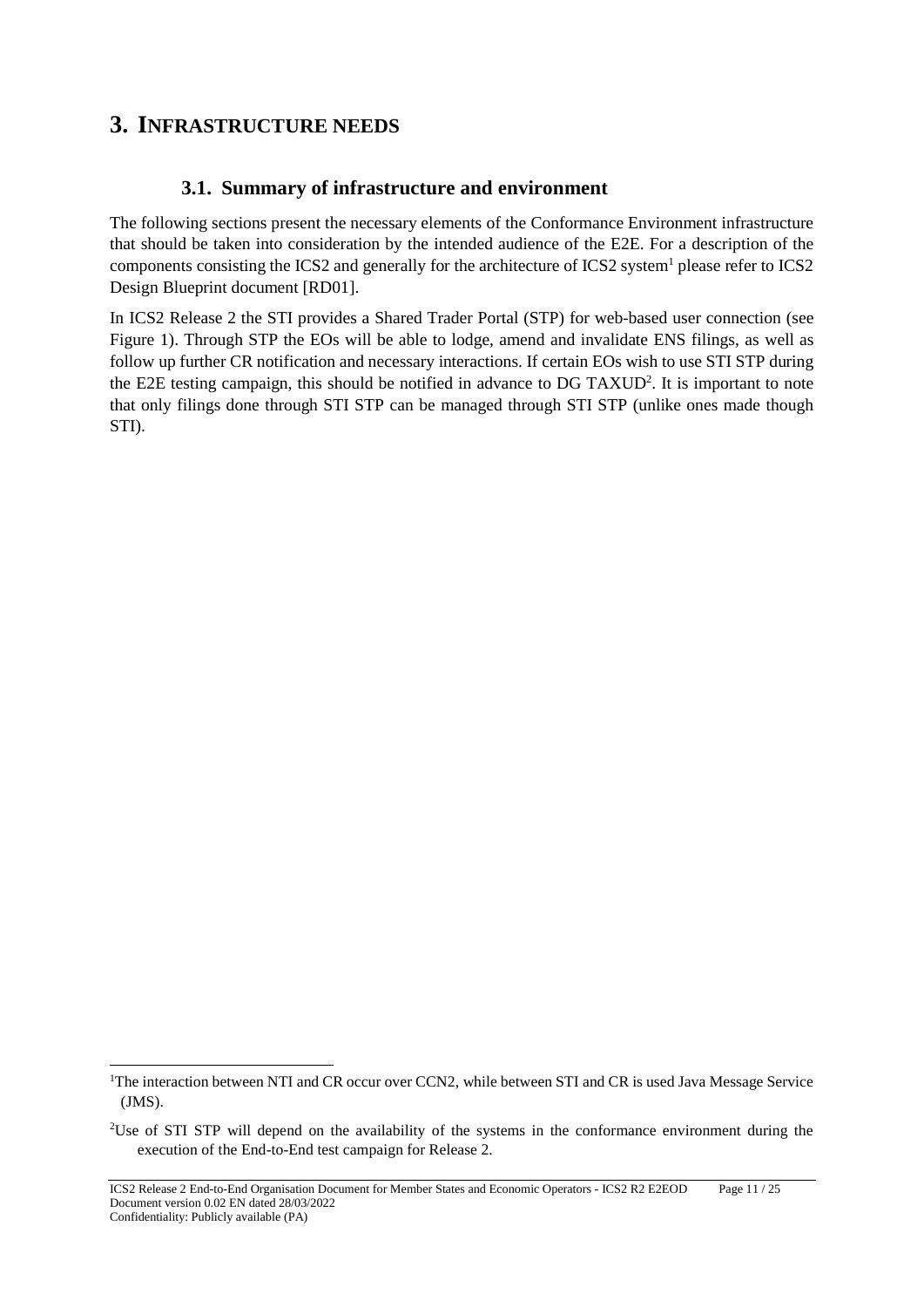

**Figure 2: ICS2 System Architecture**

# **3.2. Communications Requirements**

The communication requirements describe all communication means that allow the ICS2 components (e.g. CR, NES, etc.) to communicate with their users and other components. CCN2Ng is the trans-European exchanges platform that will be used to expose the service operations between CR and NESs.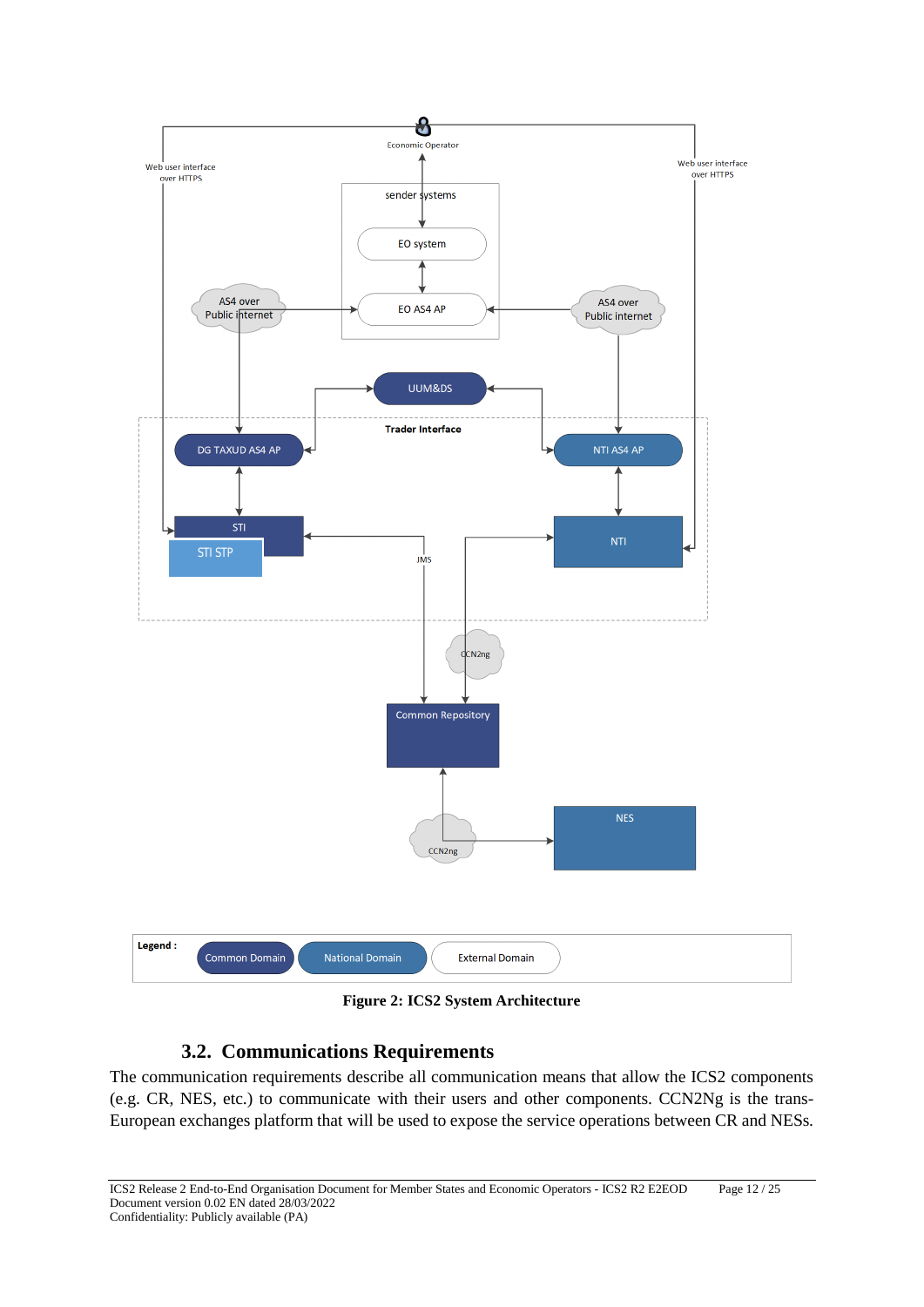Additionally, CCN2Ng will be used to identify and authenticate MS users to access the ICS2 CR Web Interface and ICS2 Monitoring and Business statistics solution.

#### **3.2.1.Communication Protocols**

The System-to-System communication between the system components (CR and NES) will be performed over the CCN2Ng platform using the asynchronous "One-Way" connectivity service, which uses SOAP over HTTP requests over the internal network. CCN2Ng network and JMS will also be used for the communication between the web user interface components and user's browser.

#### **3.2.2.Security**

The security relies at the CCN2Ng infrastructure. The NTI, CR and NES services that are accessible through CCN2Ng will be protected using CCN2Ng Endpoint authentication and authorisation. Specifically, the security will be handled by a username/password token that will identify a technical user. The interactions between STI and CR occur over JMS.

#### **3.2.3.CCN2Ng Prerequisites**

The communication between the system components will be performed over the CCN2Ng platform using the asynchronous "One-Way" connectivity service and a number of web services (WS) implemented in National and Common domain. For more details please see Section 2.3 of CTOD [RD06].

# **4. E2E TESTING ORGANISATION**

#### **4.1. ROLES AND RESPONSIBILITIES**

Numerous stakeholders are involved in the E2E testing for Release 2 and all of them have their allocated responsibilities such as for the initiation, progress and successful execution of the E2E. The roles and responsibilities of the people involved are elaborated in this section below.

# **4.1.1. DG TAXUD Unit B3**

DG TAXUD is responsible for the initiation, implementation and collaboration between the relevant parties for the successful execution of the campaigns.

In particular, DG TAXUD Unit B3 is responsible for the following activities:

- provides the central Access Point and STI services for the E2E campaign;
- provides Common Repository for the E2E.

# **4.1.2. DG TAXUD Unit A3**

DG TAXUD Unit A3:

- has overall responsibility over organisation of E2E-related meetings;
- provides position on the incidents opened during the campaign;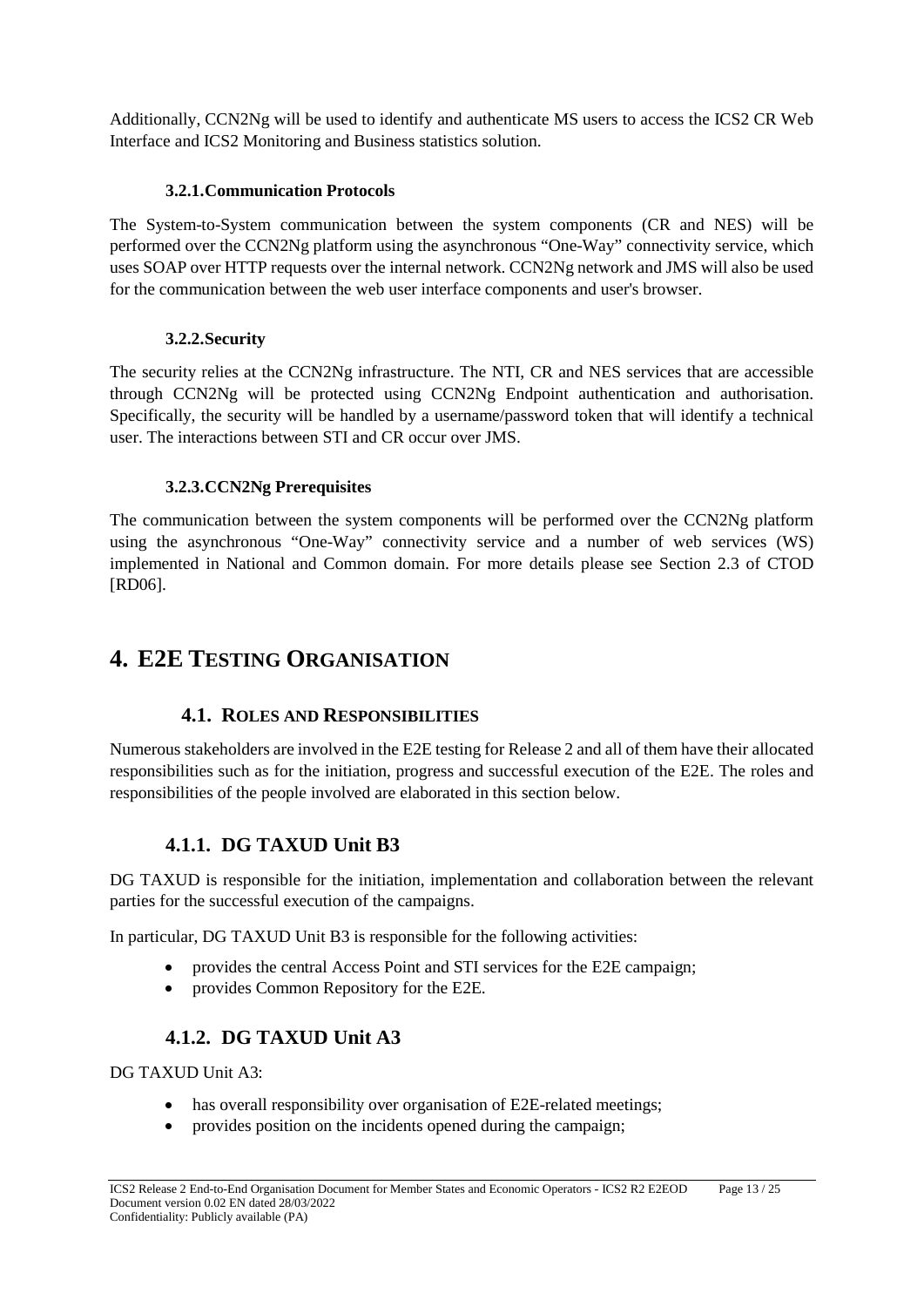- clarifies the business requirements, follows-up with the processes and any functional questions raised by MSs or EOs or DG TAXUD ICS2 E2E Manager, and ITSM TEST CT Coordinator;
- provides a set of test scenarios prepared and developed in close collaboration with the MS as well as the artefacts and the general coordination for E2E Testing;
- provides advice and support on technical, functional or organisational issues during the E2E testing campaign;
- provides relevant eLearning materials for the E2E campaign;
- acts as consultant providing insights and solutions during the campaigns and acts as a facilitator for the smooth transition to production;
- reviews the Final Test Reports at the end of the E2E campaign and assesses the success level for the MSs and EOs to enter operations;
- co-ordinates with RMS/IMS/OMS their participation in E2E campaign;
- defines a DG TAXUD ICS2 E2E Manager, which is parson responsible for
	- o provides advice during E2E testing;
		- o organises, sets-up and coordinates the conference calls: Kick-Off Meeting, Closure Meeting and any eventual ad-hoc meetings organised during the test campaigns (adhoc or planned);
		- o contributes to the resolution of any issues, especially where gaps or overlaps exist in the collaborating parties' responsibilities;
		- o consolidates Test reports from the testing actors (see Annex A: Consolidated E2E Report).

# **4.1.3. Member States**

MS that is participating in the E2E campaign in the role of the RMS, is in charge of:

- Agreeing with the EOs, that will be lodging the ENS filings to MSs, on the participation in the testing campaign;
- Agreeing with other MSs that will be acting as testing partners (e.g. IMSs), on the participation in the testing campaign;
- Not later than two weeks prior to the planned E2E testing window, MSs will confirm their testing partners (MSs and EOs) participation to the E2E;
- Co-ordination of the testing activities with its EOs and involved parties;
- Training the testing officers in the context of the E2E testing campaign;
- Training of the EOs, providing them the necessary instructions;
- Reviewing and approving of the created documents in the context of the campaigns;
- Providing the NES setup;
- During preparation for the campaign, collaborating with TAXUD Unit A3 on the development of the E2E Organisational Document and the test scenarios and provide early feedback on the operational readiness of their systems;
- Execution of the E2E test scenarios;
- Support in the creation of the E2E test data;
- Provision of the Final Test Reports and internal assessment of their performance along for review.

MS that is participating in the testing campaign in the role of the IMS/OMS, is in charge of:

- Training the testing officers in the context of the E2E campaign;
- Reviewing and approving of the created documents in the context of the E2E campaign;
- Providing the NES setup;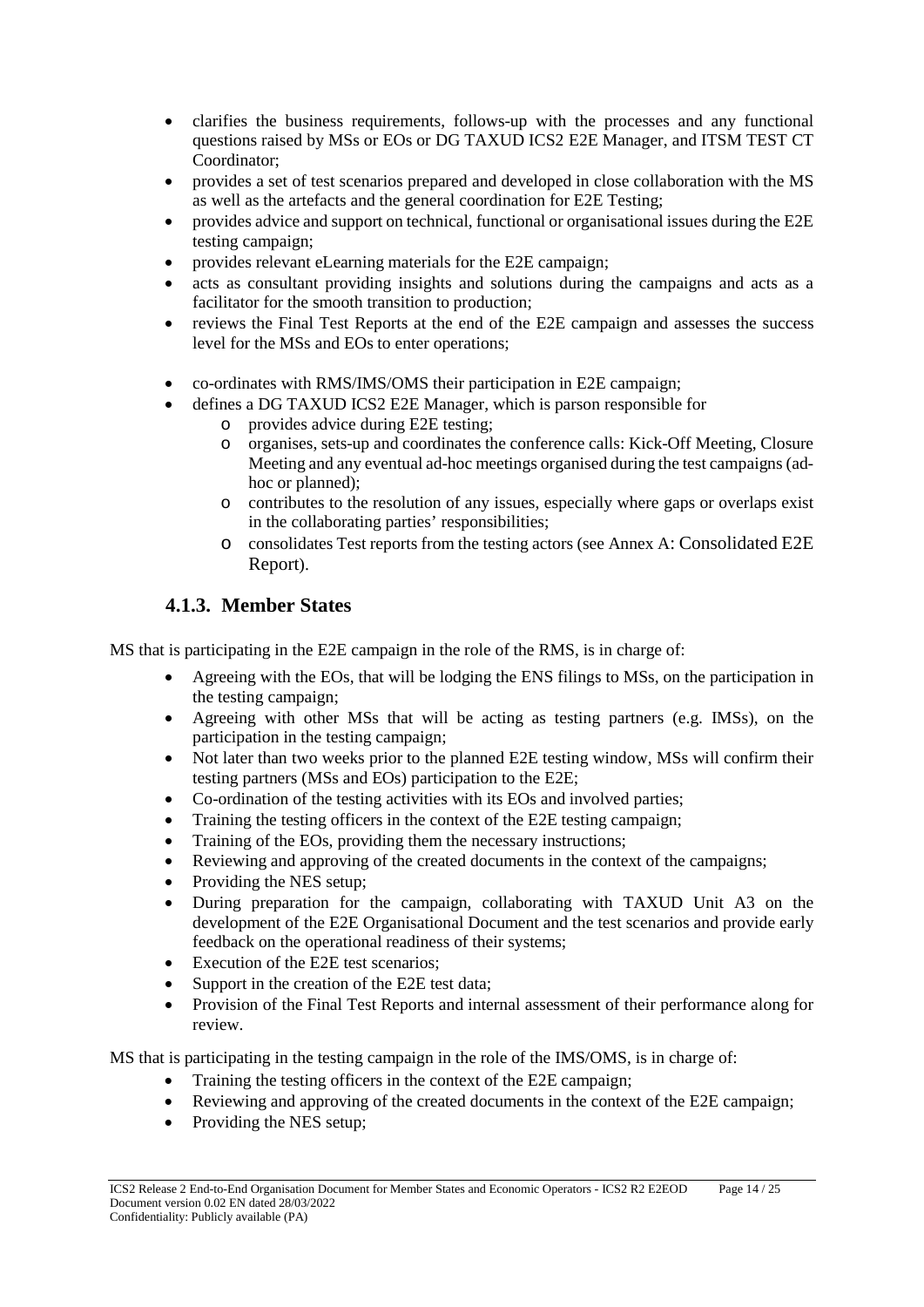- Collaborate with the RMS on the provision of the Final Test Reports and internal assessment of their performance as a IMS/OMS;
- Support in the creation of the E2E test data
- Collaboration with the RMS to provide input on the provision of the Test Reports and internal assessment of their performance along for review.
- Providing the National Service Desk (NSD) responsible for resolution of issues/incidents identified by NPM and/or EO registered during the E2E campaign (including UUMDS support). NSD will escalate further to the Central Service Desk (CSD) if they cannot be resolved internally.

# **4.1.4. National Project Manager (NPM)**

The National Project Manager coordinates the National Project Team (NPT) is the focal point for the campaign from DG TAXUD and ITSM TES perspective. The specific responsibilities of the NPM, related only to E2E testing campaigns, are as follows:

- Is responsible for the Test Team in charge of performing the E2E at the National Site;
- Coordinates the E2E execution and upon analysis request by ITSM TES CT Coordinator verifies results and possibly ensures change requests;
- In particular, the NPM is responsible for her/his Team to:
	- Not later than one week prior to the planned E2E Kick-Off meeting, for co-ordination aspects MSs confirm their and EOs participation to the E2E and the chosen test window;
	- o Create and send the E2E Final Test Report for review for the relevant MSs (see B) to DG TAXUD ICS2 E2E Manager;
	- o Inform the ITSM TES CT Coordinator in case errors are detected or information is needed;
	- o Log any issues/incidents found during the E2E campaign that need to be investigated by National Helpdesk or Central Service Desk;
	- o Attend the conference calls (Kick-Off Meeting, Closure Meeting and any eventual adhoc meeting organised during the E2E campaign);
	- o Inform ITSM TES CT Coordinator about any change in the planning.

# **4.1.5. Central Service Desk (CSD)**

The E2E issues that are related to ICS2 central components, will be assigned to DG TAXUD Central Service Desk, who will dispatch to the appropriate central support teams.

# **4.1.6. Economic Operators (EO)**

EO is any person who has been identified by the legal provisions as legally responsible to submit ENS filings to the customs authorities via the Harmonized Trader Interface i.e. in the context of Release 2 to Shared Trader Interface (STI) using its EO system. Specifically, the concrete responsibilities of the EO related to E2E campaign are the following:

- Executes the E2E test scenarios and verifies the results;
- Communication and coordination with the participating  $MS(s)$  in the E2E testing campaign;
- Providing the EO system setup;
- Notifying wish to use STI STP<sup>3</sup>;

<sup>&</sup>lt;sup>3</sup>Use of STI STP will depend on the availability of the systems in the conformance environment during the execution of the End-to-End test campaign for Release 2.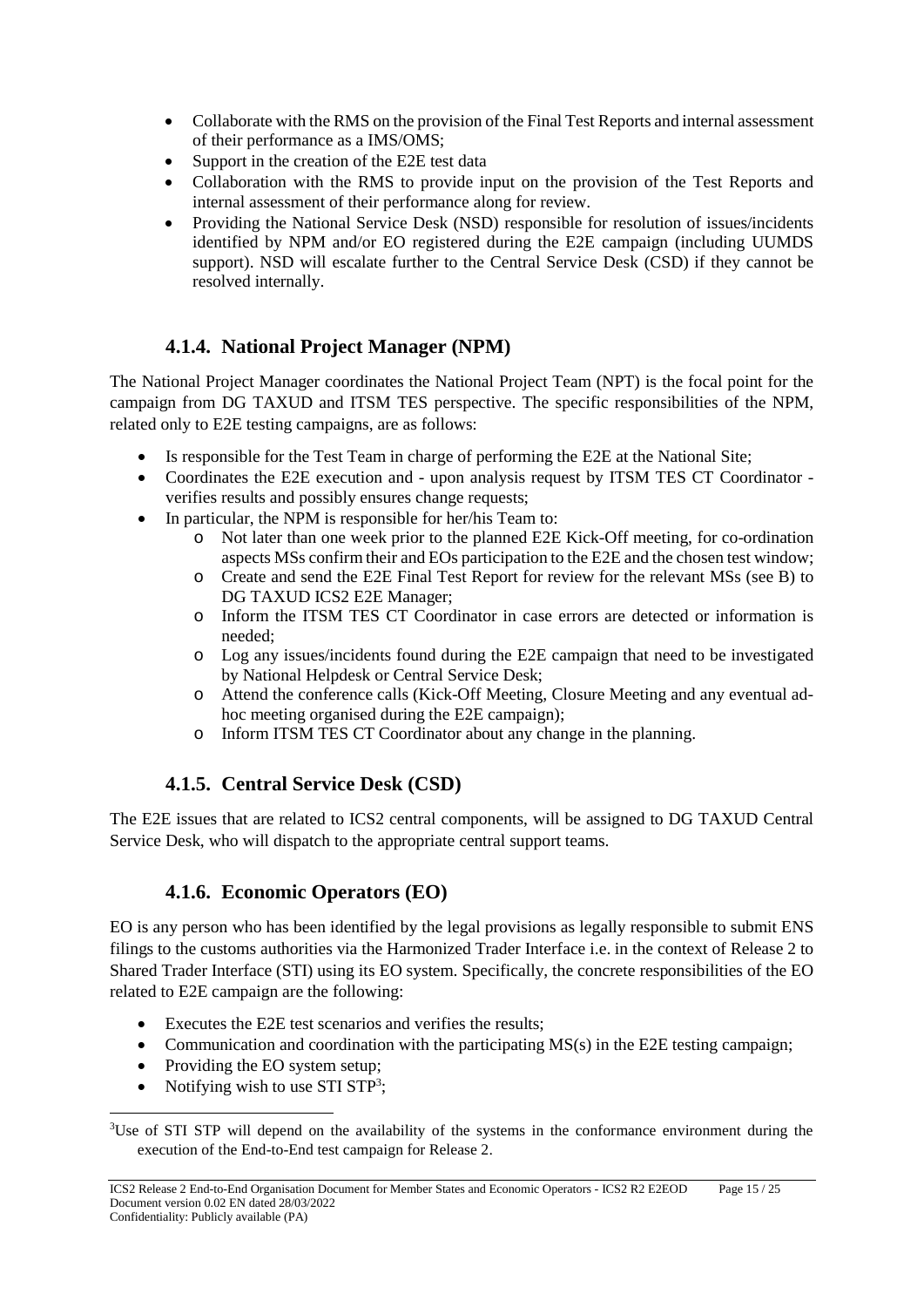- Collaborate with the RMS in providing input on the provision of the Final Test Reports for review and provide their own internal assessment as a EO;
- Participation in the Kick-off Meeting and Closure Meeting activities;
	- Provides a Single Point of Contact (EO SPOC) that performs the following activities
		- o provides DG TAXUD or ITSM contractor the required technical information about its Access Point;
		- o coordinate activities with the National Customs Authority in creation of E2E test messages and/or data;
		- o participates in the conference calls (Kick-Off Meeting, Closure Meeting and any eventual ad-hoc meeting organised during the CT);
		- o contributes in creation of the E2E Testing Report upon request of RMS;
		- o informs National Customs Authority in case errors are detected or information is needed (NPM and NSD).
- $\bullet$

# **4.2. TAXUD UNIT A3PLANNING AND MILESTONES**

DG TAXUD will ensure system-to-system integration compatibility and readiness. The conformance environment allows CT and E2E to be executed simultaneously, and with multiple parties in parallel.

TAXUD Unit A3 will follow MSs and EOs planning for CT, and will allow the execution of the E2E starting from the moment the CT was successfully complete until immediately before the launch of ICS2 Release 2 into production (one long testing window).



**Figure 3: CT and E2E test planning**

TAXUD Unit A3TAXUD Unit A3 will internally create and maintain a consolidated E2E campaign planning and timetable. This plan will reflect the planning agreed between the different participants.

#### **4.3. CONFERENCE CALLS AND MINUTES**

Conference calls are organised by the DG TAXUD ICS2 E2E Manager:

- E2E Kick-Off Meeting is set not earlier than 2 weeks prior to the start of a E2E campaign defined testing period;
- E2E Closure Meeting at the end of a E2E campaign;
- Ad-hoc conference call on request by TAXUD Unit A3 or MSs and/or EOs.

Minutes of the meetings are produced and sent for review to EOs, MSs and TAXUD Unit A3 (SfR) three working day after the meeting or Conference Call by e-mail. These participants have one working day to provide their comments. If no comments are received, the version (SfR) becomes accepted.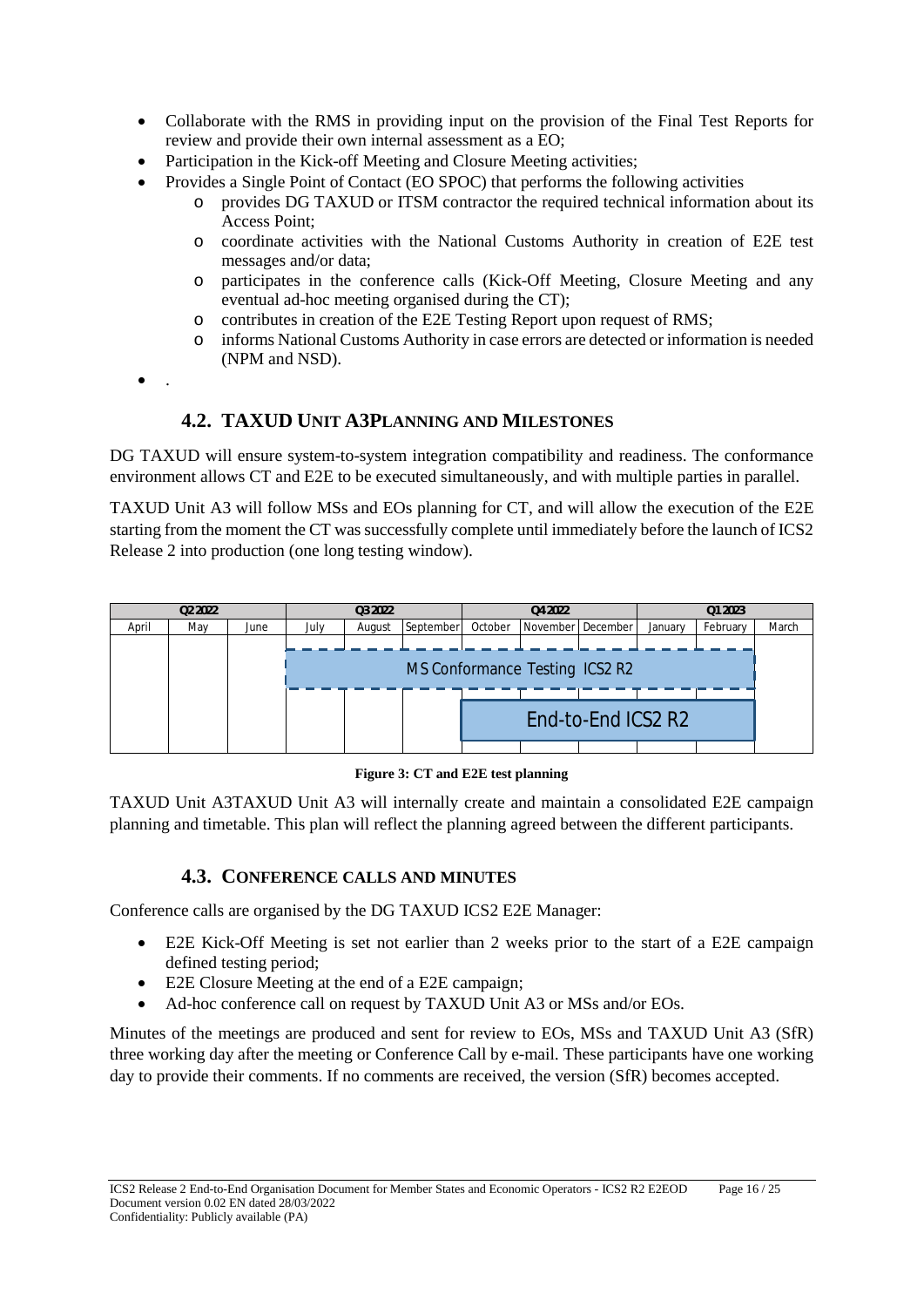### **4.4. E2E LIFECYCLE**

This section provides an overview of the E2E campaign. E2E campaign cannot start prior to the successful completion of ICS2 CT. The testing will be coordinated by TAXUD Unit A3 and the DG TAXUD ICS2 E2E Manager.

# **4.4.1. E2E Testing Trigger Event**

The E2E campaign for ICS2 Release 2 is triggered by an email of the MS's National project Team (NPT) to the ICS2 functional mailbox of the DG TAXUD [\(TAXUD-ICS2-PROJECT-TEAM@ec.europa\).eu.](mailto:TAXUD-ICS2-PROJECT-TEAM@ec.europa).eu)

The E2E will be executed in testing groups with multiple participants, mainly focusing on the risk analysis related processes and exchanges. The general pre-requisites that MSs need to fulfil in order to start their actual E2E activities are presented below:

- All the relevant documentation has been provided to MSs and EOs, read and understood;
- The involved MSs and EOs have successfully completed their CT activities;
- Known errors or raised issues during CT do not affect the execution of the E2E campaign;

# **4.4.2. Test Approach**

The E2E campaign concerns the execution of message exchanges as per the sequence depicted in the test scenarios (see chapter 3 of the [RD04] and [RD05]) and recording of each individual test result. The scope of the E2E campaign is to verify the interactions between all ICS2 components involved in E2E campaign for each particular group of testing parties (e.g. exchange of messages from EOS to STI, STI  $-$  including STP<sup>4</sup> – to CR, CR and involved RMS NES and/or IMS NES without issues, proper message exchange between RMS NES and IMS NES via CR etc.) as well as general business processes defined in the scope of ICS2 as close as possible to the actual conditions when the system will be put into production, and especially what relates to usage of national risk engines. The S2S interactions are described in the DDNA document [RD02] and the BPM L4 Process Description [RD03].

Stakeholders, i.e. the MS and the EO can choose specific test scenario and agree on the bilateral communication during the execution of the scenario in the E2E campaign.

E2E campaign aims at ensuring that the right data is exchanged in the right order between the stakeholders, as well as that the quality of the data is acceptable and readable.

E2E campaign is a testing phase of all IT applications composing the trans-European system in execution of the complete business processes. E2E campaign is performed in the conformance environment executing a set of pre-defined test scenarios the EOs and the MSs agreed to perform using either anonymised/randomised data set created by participating EO and/or using pre-defined test data prepared and provided by TAXUD Unit A3, provided in [RD04] and [RD05].

# **4.5. ADDITIONAL TESTING OUTSIDE E2E LIFECYCLE**

Outside the E2E campaign in conformance environment no further testing campaigns are offered to MSs and EOs. Unlike prior to Release 1, the Dry-Run campaign will not be executed for Release 2, as it runs in the production environment.

<sup>4</sup> Use of STI STP will depend on the availability of the systems in the conformance environment during the execution of the End-to-End test campaign for Release 2.

ICS2 Release 2 End-to-End Organisation Document for Member States and Economic Operators - ICS2 R2 E2EOD Page 17 / 25 Document version 0.02 EN dated 28/03/2022 Confidentiality: Publicly available (PA)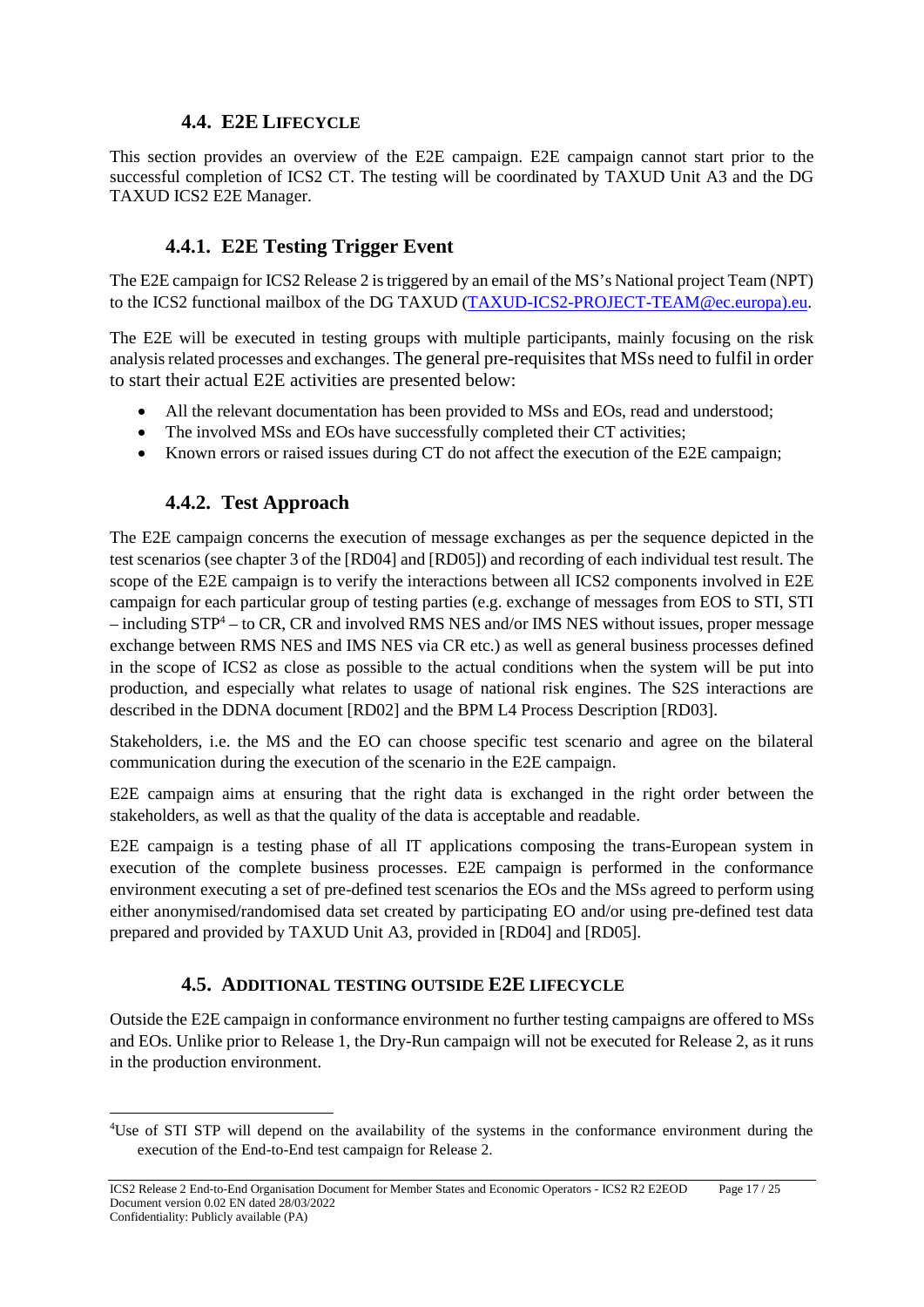#### **4.6. E2E CAMPAIGN REPORT**

At the end of the E2E campaign, a Test Report will be created by the RMSs (EOs will contribute in creation of the report) and delivered to TAXUD Unit A3 for assessment and evaluation. The test report will be communicated to DG TAXUD and DG TAXUD ICS2 E2E Manager after the completion of the E2E campaign of particular MSs and EOs unless specified otherwise. TAXUD Unit A3 and the DG TAXUD ICS2 E2E Manager at the end of the E2E campaign will create a consolidation of the reports received from the participating MSs and EOs as a proof of the execution of the E2E campaign.

#### **4.7. COMMUNICATIONS**

The good communication and synchronisation between all the involved parties are essential during the E2E campaign.

The EO SPOC would be responsible for sending their request for E2E Testing to the National ICS2 Project Team. Then, the National ICS2 Project Team would inform TAXUD Unit A3 about the E2E request.

The communication between MS and ITSM3 TES (not related to the activities of DG TAXUD) will be performed with the standard communication means:

- ITSM SYNERGIA ESS [\(https://itsmtaxud.europa.eu/smt/ess.do\)](https://itsmtaxud.europa.eu/smt/ess.do), where MS may directly register any request or issue (see Annex C: Important information on the efficient use of SYNERGIA ESS for the CT**Fehler! Verweisquelle konnte nicht gefunden werden.**);
- ITSM Service Desk Mailbox [\(support@itsmtaxud.europa.eu\)](mailto:support@itsmtaxud.europa.eu) to raise any request or issue via e-mail. ITSM Service Desk will further register this request in Synergia SMT on behalf of MS;

#### **4.8. CONTACT DETAILS**

ITSM3 TES can be contacted at the ICS2 Conformance Functional mailbox [\(ITSM.TES.ICS2@itsmtaxud.europa.eu\)](mailto:ITSM.ConformanceICS2@itsmtaxud.europa.eu).

DG TAXUD can be contacted at the ICS2 Functional mailbox [\(TAXUD-ICS2-PROJECT-](mailto:TAXUD-ICS2-PROJECT-TEAM@ec.europa.eu)[TEAM@ec.europa.eu\)](mailto:TAXUD-ICS2-PROJECT-TEAM@ec.europa.eu).

For the contact details of the MS NPMs responsible for ICS2 national project teams, please see D.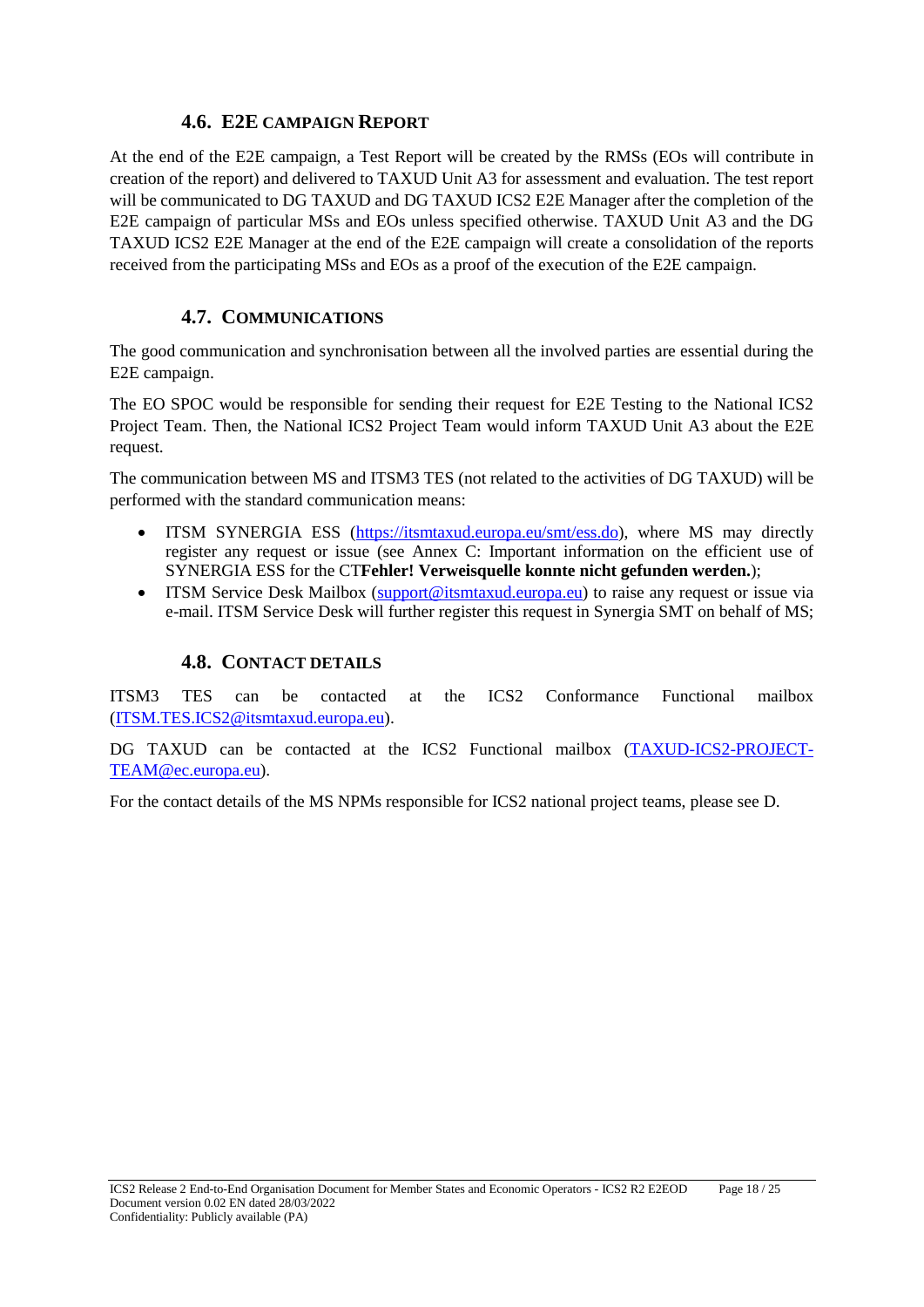# **5. CONFORMANCE TEST SPECIFICATION**

# **5.1. TEST INCIDENTS/ ERROR/ PROBLEM HANDLING5**

In case the output of the executed Scenario differs from the expected one, the test is considered as "failed".

In the scenario of the EO being involved, EO should investigate the reason of the failure and, if the issue is at their side (e.g. incorrect configuration), actions should be taken to resolve the issue. Otherwise, if the issue cannot be solved at the EO side, the National Service Desk (NSD) should be involved. If the issue still cannot be solved, the National Service Desk should inform directly the ITSM contractor for troubleshooting by providing the relevant material (e.g. logs, screenshots, etc.) that will be needed. An expert analysis must be performed by ITSM on the failure to establish a diagnosis. If needed, ITSM can escalate the ticket to National ICS2 Project Team or TAXUD Unit A3 or DG TAXUD Unit B3.

In the scenario of the MS being involved, the MS's Tester establishes a problem statement and submits it to the NPM. The proper (incident or change management) procedure shall then be initiated at the National level and/or at the Central level, depending on the diagnosis.

In case an unexpected National Application error is encountered, a severity rating is assigned to the error (in collaboration with ITSM TES during the E2E campaign), related to its business impact. Such errors can be critical, major, or minor. Troubleshooting for such errors will take place at the National level. However, the MSs should inform TAXUD Unit A3 (ICS2 E2E Manager).

In case an unexpected Central Application error is encountered, this will also be assigned with a severity rating upon its registration by the MS in Synergia ESS.

| <b>Severity</b>     | <b>Functionality</b>                                                                                                                                                                                                                                                                                                            | <b>Impact on Business</b>                                                    |
|---------------------|---------------------------------------------------------------------------------------------------------------------------------------------------------------------------------------------------------------------------------------------------------------------------------------------------------------------------------|------------------------------------------------------------------------------|
| 1-Blocking/Critical | A Blocking or Critical incident<br>in the STI, NES or ICS2<br>platform and or dependent<br>system is considered one that<br>technically prohibits further<br>testing of either STI, NES, ICS2<br>platform and or dependent<br>systems. STI, NES, ICS2<br>platform and or dependent<br>systems is unacceptable at this<br>stage. | The business can by no means<br>be performed without fixing this<br>problem. |
| 2-Major             | With a major incident, a feature<br>of the STI, NES, ICS2 platform<br>and/or dependent systems<br>cannot be further tested for the<br>failing functionality but work-                                                                                                                                                           | Business can be performed<br>using a work-around.                            |

<sup>5</sup> The procedure for the National Service Desk can be found in 23Annex C: Important information on the efficient use of SYNERGIA ESS for the CT

ICS2 Release 2 End-to-End Organisation Document for Member States and Economic Operators - ICS2 R2 E2EOD Page 19 / 25 Document version 0.02 EN dated 28/03/2022 Confidentiality: Publicly available (PA)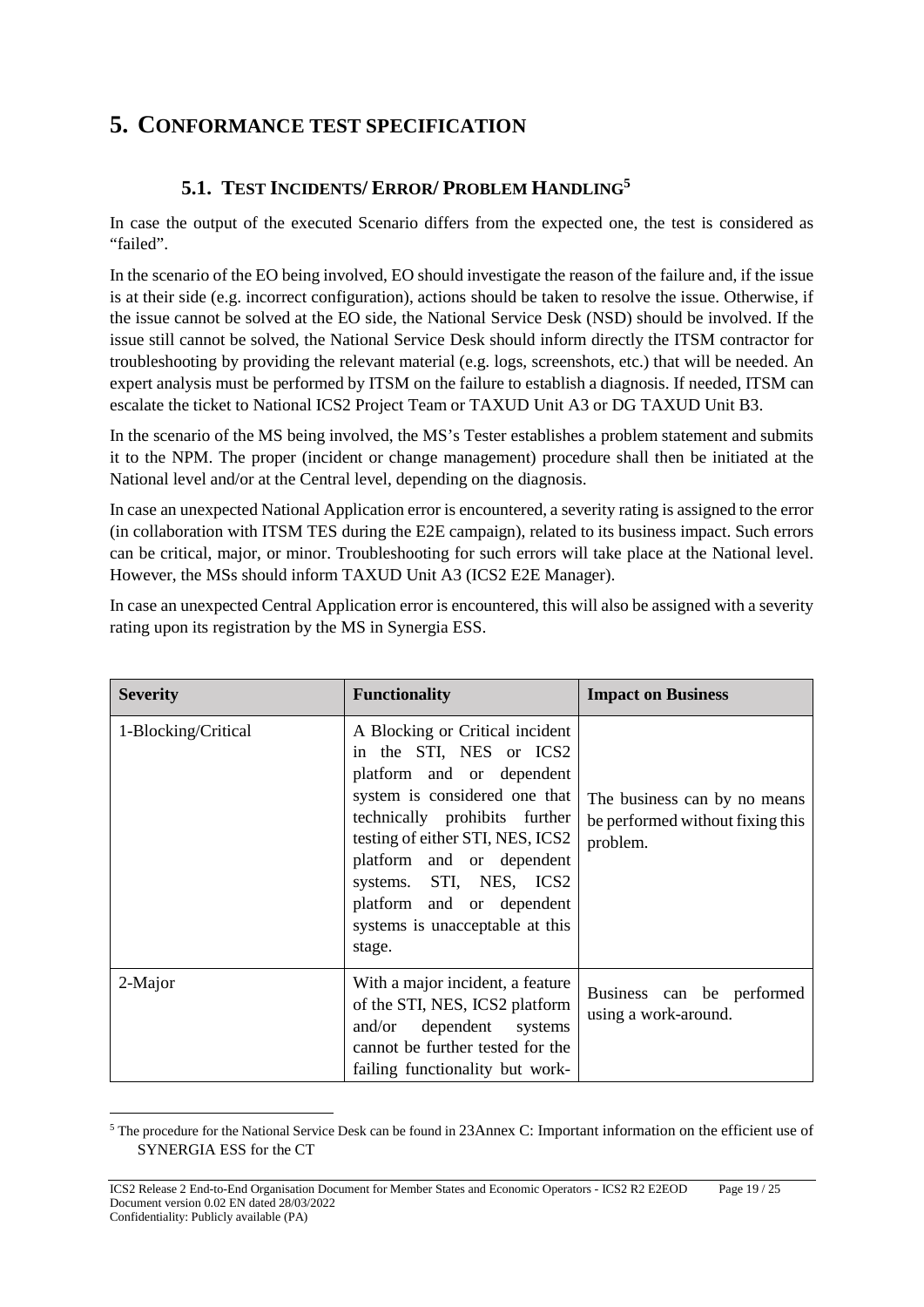| <b>Severity</b> | <b>Functionality</b>                                                                                                                                                                                                          | <b>Impact on Business</b>                 |
|-----------------|-------------------------------------------------------------------------------------------------------------------------------------------------------------------------------------------------------------------------------|-------------------------------------------|
|                 | around permits testing of the<br>rest of STI, NES, ICS2 platform<br>and/or dependent systems<br>functionalities.                                                                                                              |                                           |
| 3-Minor         | When a minor incident in STI,<br>NES, ICS2 platform and/or<br>dependent systems<br>$\overline{1}S$<br>encountered, the functionality<br>cannot be verified but this does<br>not have a significant impact on<br>the business. | No significant impact on the<br>business. |

**Table 5: Incidents severity Classification**

# **5.2. E2E ACCEPTANCE CRITERIA**

The criteria for the MSs and EOs systems to successfully pass the E2E campaign are as follows:

- At least all mandatory defined and agreed E2E test scenarios have been successfully completed within the group of testing parties:
	- o Notifications towards the EOs are successfully received by the EOS;
	- o Notifications towards the MSs are successfully received by the NES;
	- o National ICS2 system components (e.g. risk engine, presentation system) was involved in E2E campaign;
	- o Message exchange between EOS, STI, CR and NES without errors;
	- o Proper error handling;
- Errors found during the E2E campaign categorized as blocking, critical and major have been fixed and re-tested to a successful outcome. Retesting can be done in CT environment but to do it NPM should issue Service Request as described in Section 3.4.1. of [RD06]. MS should log the errors categorised as minor and assuming a workaround can be placed or a fix may be introduced before the launch / production date, it could then be accepted by DG TAXUD. The E2E campaign can be deemed successful under these conditions;
- For errors that have not been fixed, either a workaround has been accepted or DG TAXUD has agreed to continue with them unresolved but subject to a schedule for resolution. Nonetheless, errors categorised as minor should be recorded and assuming a workaround can be placed, a different schedule for resolution would be planned and agreed with less priority if deemed necessary. Those minor errors will be part of the final E2E test report.
- A plan has been proposed for fixing potential remaining open issues concerning major or blocking/critical severity. This plan should be communicated and acknowledged by the TAXUD Unit A3.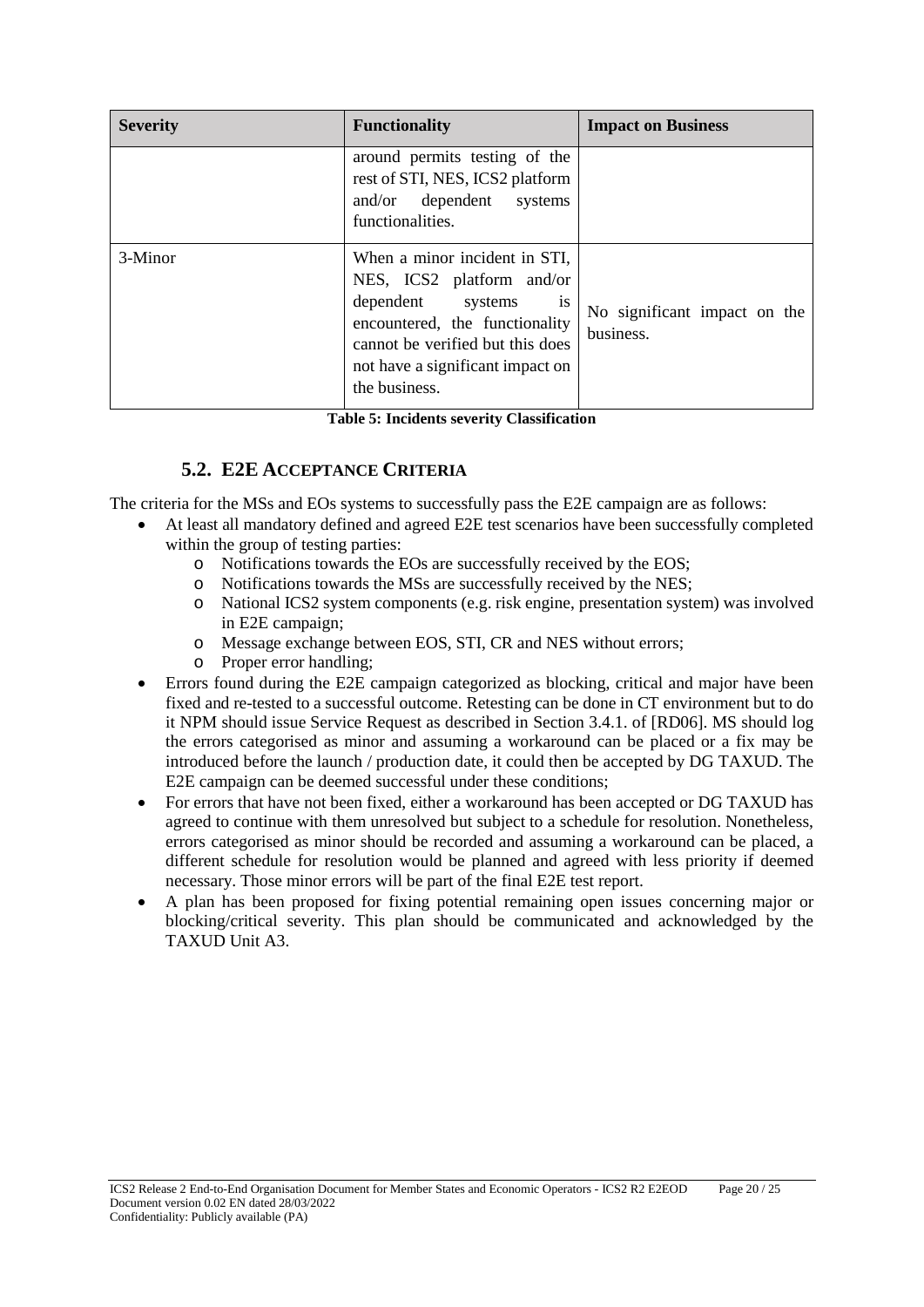# **6. RISKS AND MITIGATION PLANNING**

While the execution of the campaigns themselves are on a voluntary basis, there are risks associated to them, time and implementation wise.

During the execution of E2E campaign, potential risks related to the planning, the testing environment or the specifications could be identified with the view to be mitigated in due time. For example, indicative risks are presented below:

- Unavailability or failure of the testing environment (e.g. DG TAXUD Access Point) and/or Dependent Systems (e.g. UUM&DS, CCN2Ng, etc.);
- Delay or problem impacting the testing window;
- Lack of dedicated resources to assess and resolve the issues raised by the EOs and MSs;
- Late delivery of test data to EO in case MS will decide to create their own data for E2E campaign and poor data quality for logged ENS filings.

The following mitigation actions should be taken in order to reduce any risk during the E2E campaign:

- Execution of tests regarding the availability and configuration of the testing environment before the E2E campaign;
- Validation of the infrastructure requirements for the testing environment;
- Execution of tests by the EOs and MSs at the beginning of the E2E timeline in order to ensure that there will be sufficient time for any defect identified to be fixed and re-tested;
- The involved systems should be properly setup and tested in order to minimize the occurrence of errors related to configuration during E2E. MSs and EOs need to provision for the correct status of their systems in advance and certainly before the E2E campaign commences. In case of status anomalies, these should be communicated well in advance.
- DG TAXUD managing internal dependencies for ICS2 conformance testing (e.g. UUM&DS, CCN2Ng, etc.);
- Creation of test data before E2E campaign; coordination with EO prior the start of E2E campaign;
- Creation of risk profiles based on test data before E2E campaign; coordination with EO prior to the start of E2E campaign;
- The requirements and the assignments of the resources supposedly involved should be communicated prior to the EOs and/or MSs planned testing activities execution, planned in accordance, and disseminated to the services and parties involved. Escalated if required, as early as possible to DG TAXUD Business Owner so as to take the necessary actions well in advance. Possible actions are
	- o Communication to either the MS SPOC, and/or EO SPOC, and/or to the ITSM CT Test Coordinator
	- o Suspension and resumption of the E2E testing phase

A certain discipline to qualify the integration requirements in terms of risks is required. It's also a way to prioritize and emphasize the test and verification of the business objectives when there are regulatory dates or when there is a need to choose within the constraints of time and budget.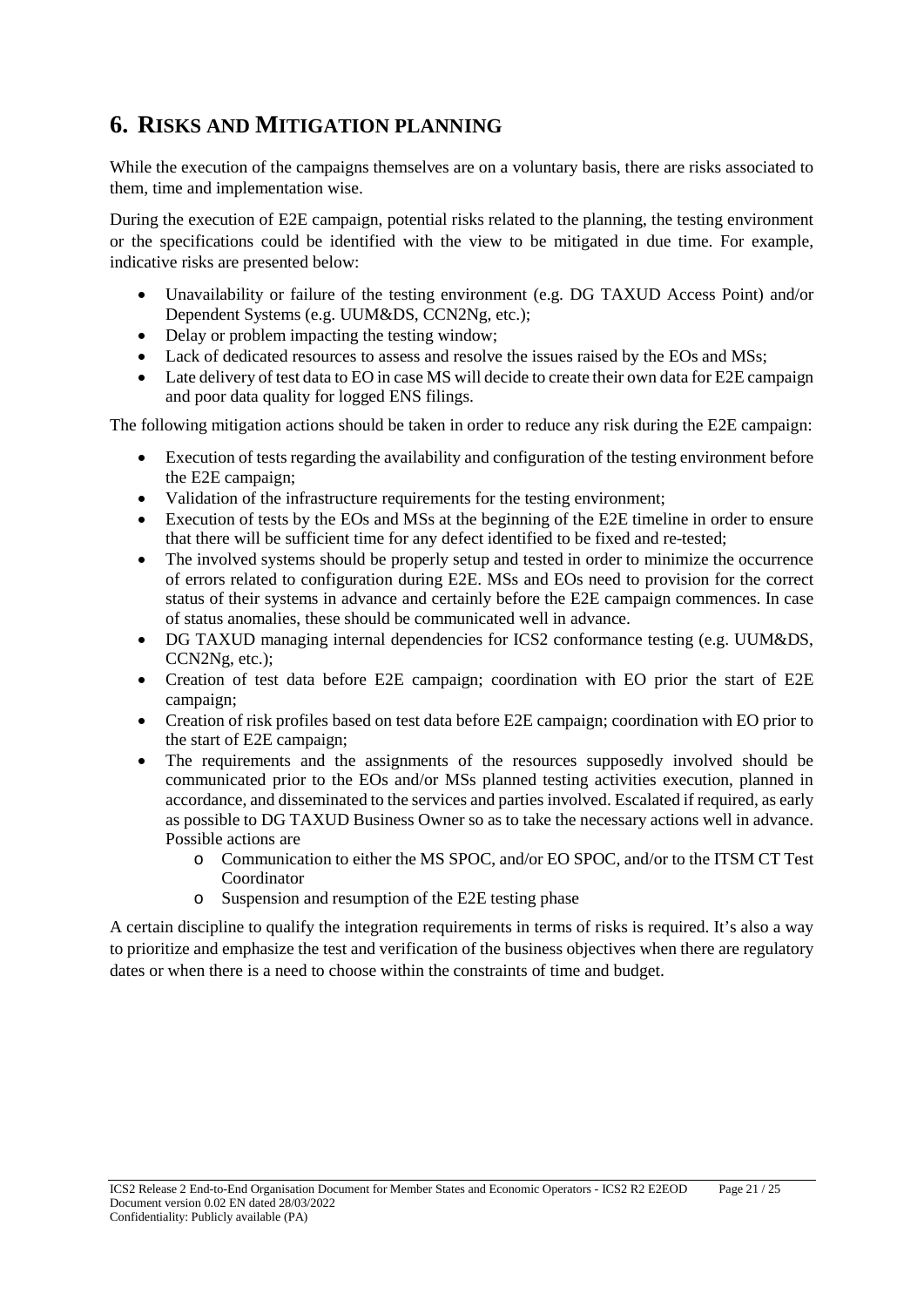# **7. DEPENDENT SYSTEMS**

The ICS2 system is a hybrid central system, which consists of multiple interoperating components, either nationally or centrally (EU) managed, and interacts with other systems. In specific, the operation of ICS2 system Release 2 will depend on the following systems:

- CCN2Ng;
- AS4 AP serves as an interface with the Traders' systems, in order to transmit and receive messages
- Reference Data Systems: CS/RD2, TARIC3, CRS, ECICS2. From the mentioned reference data systems, the MSs must retrieve the code lists from CS/RD2, in order to prepare valid messages to be sent from their National Systems to the CR.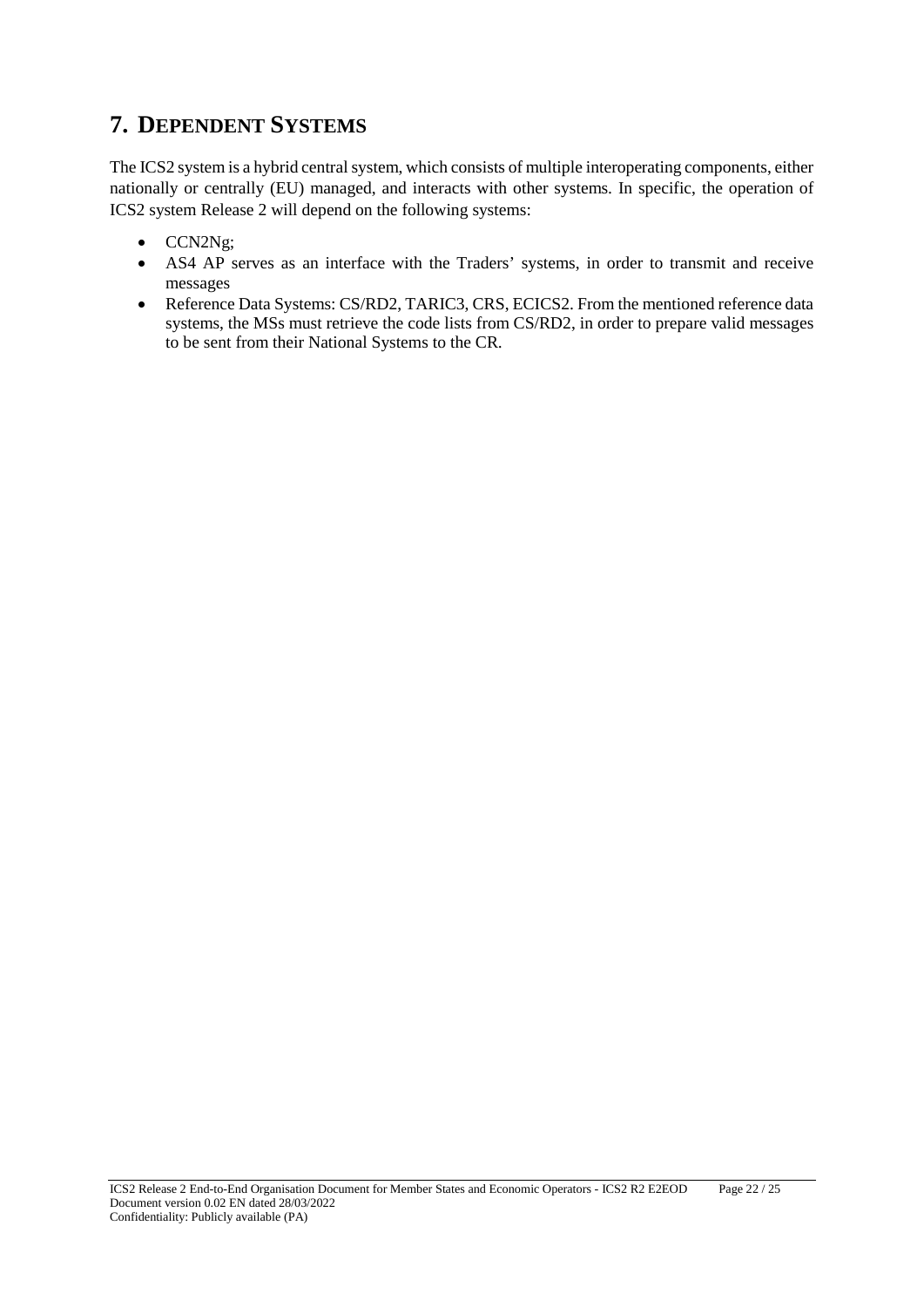### **8.1. ANNEX A: CONSOLIDATED E2E REPORT AND PLANNING**



#### **8.2. ANNEX B: E2E TEST REPORT**



# **8.3. ANNEX C: IMPORTANT INFORMATION ON THE EFFICIENT USE OF SYNERGIA ESS FOR THE CT**

During this Conformance Testing Campaign SYNERGIA ESS (available at <https://itsmtaxud.europa.eu/smt/ess.do> ) becomes the main communication channel between ITSM and the NPT. In order to obtain access to SYNERGIA ESS, user shall navigate to ITSM Portal [\(https://itsmtaxud.europa.eu/sites/itsm-portal/home.html\)](https://itsmtaxud.europa.eu/sites/itsm-portal/home.html) and choose "Not registered yet?" and provide the filled-in and signed by NPM form to ITSM Service Desk [\(support@itsmtaxud.europa.eu\)](mailto:support@itsmtaxud.europa.eu).

Once an Interaction is created and submitted by a member of the NPT, an e-mail is sent by the ITSM OPS Support team (Central Service Desk) to the registered ESS user, in order to confirm the acknowledgment of the Interaction, and to provide two references (the SD reference number (for the Service Desk Interaction) and the IM reference number (for the related Incident)).

The Incident can be assigned to various actors who provide information, and finally propose a solution. As soon as a solution is defined and saved in the SYNERGIA Incident, the ITSM Service Desk closes the Incident and asks the NPT to confirm that the solution is satisfactory (an e-mail is sent to the person who logged the Interaction). If the NPT is not satisfied with the proposed solution, the Incident is reopened, and a final acceptable solution is searched. The SYNERGIA ESS Interaction becomes the communication channel between the MSA tester(s) and the ITSM TES CT Team for any CT requests by the MSA.

A set of *Request Templates* specific for this campaign is available to submit the most common requests:

- The Diagnostic Request template (CT Diagnostic Request): NA tester requests ITSM to analyse/explain the reason of the failure of a particular test case result. It is of high importance to provide also screenshots or any other information useful for troubleshooting;
- The Test Result Validation template (CT Test Result Verification): NA requests ITSM to confirm the successful outcome of a test case, (also applicable once comparison errors are detected)
- The Specifications Issue template (Specifications Issue): NA requests ITSM to clarify doubts on the specifications
- The Coordination Template: NA requests ITSM to have a Conference Call, or any other type of request related to the coordination of the campaign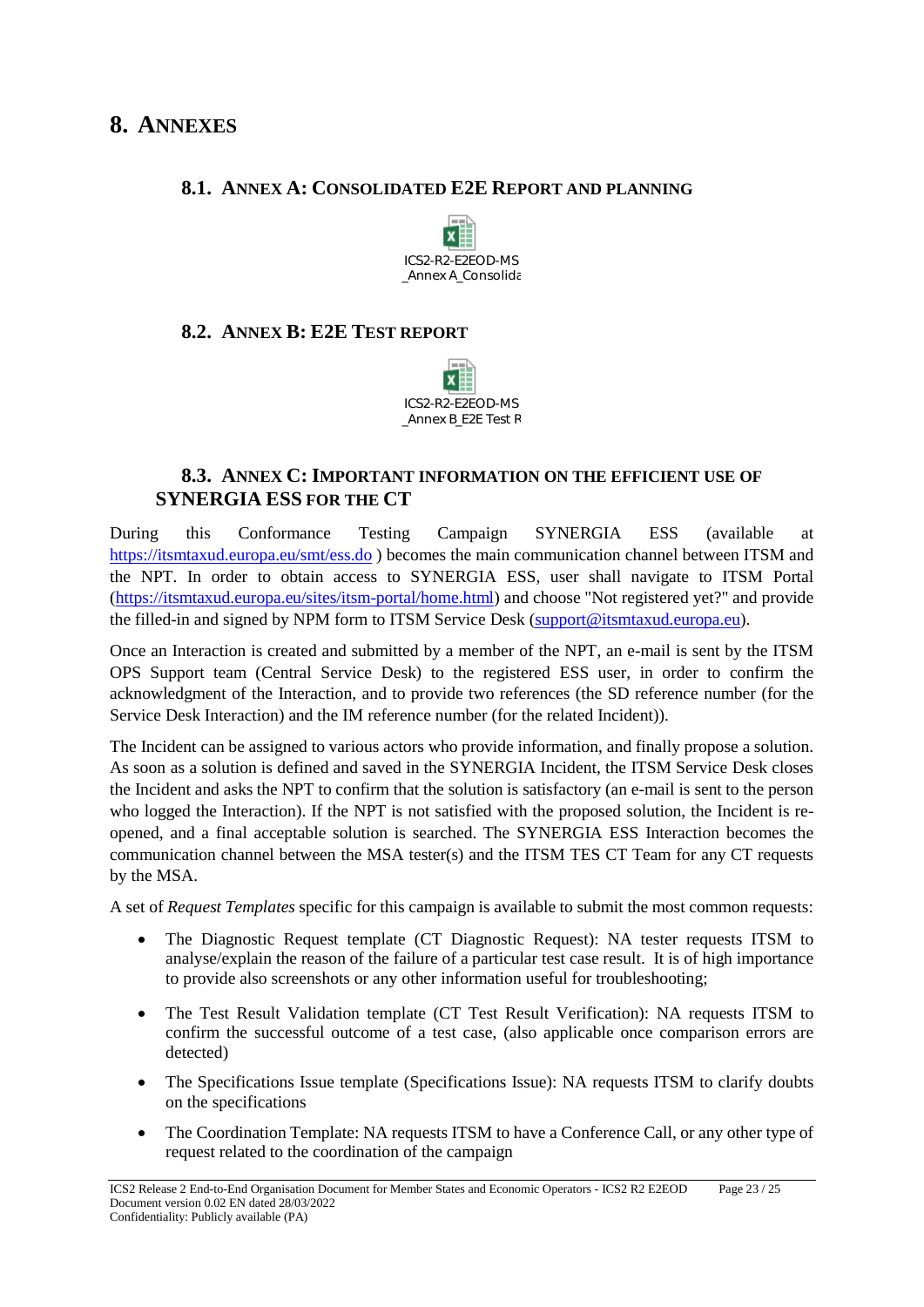The *Templates* created in SYNERGIA ESS and to be used of the NPT during the ICS2 CT campaign will generate *Interactions* that automatically include in the description the specific campaign identification: "ICS2-R2-NA-xx-001" where xx must be replaced by the issuer by the country code.

- ITSM SYNERGIA ESS Interaction/Incident handling and follow-up:
	- o In order to manage requests emanating from MSAs:
		- The MSAs should submit an ITSM SYNERGIA Interaction for each request for information or issues detected during the CT Campaign via the SYNERGIA ESS application available at the following URL: <https://itsmtaxud.europa.eu/smt/ess.do>
	- o To facilitate and enable the correct tracking and follow-up of the calls in SYNERGIA, the NPT should open the interaction as follows:
		- Click the menu 'Submit a Request';
		- Select 'Low'/'Medium'/'High' for Urgency, depending on whether the reported issue is blocking NA's CT activities;
		- Select 'ICS2 CONF' for Service;
		- Click on 'Apply Template' and select one template available in the list: 'CT Diagnostic request', 'CT Test Result Verification', 'Specifications Issue' or 'CT Coordination';
		- In the title of the Interaction, please first refer to the campaign that you are performing conformance testing and then add brief description of the actual request or issue, i.e. "ICS2-R2-NA-xx: (brief description)" (where 'xx' stands for the country code);
	- The CT Coordinator will ensure the traceability of the service requests
	- The member of the NPT who issued the interaction will be able to close his/her incident once the Requests for Closure is received (the notification e-mail will be sent by ITSM OPS to the user's mailbox)

#### **IMPORTANT:**

In SYNERGIA ESS, an MSA tester can only display his/her own Interactions; Interactions opened by their MSA colleagues are not visible on SYNERGIA ESS. On the other hand, in the ITSM Portal [\(https://itsmtaxud.europa.eu/sites/itsm-portal/home.html\)](https://itsmtaxud.europa.eu/sites/itsm-portal/home.html), the MSA tester can view all incidents opened by other MSAs, ITSM OPS/TES and DG TAXUD.